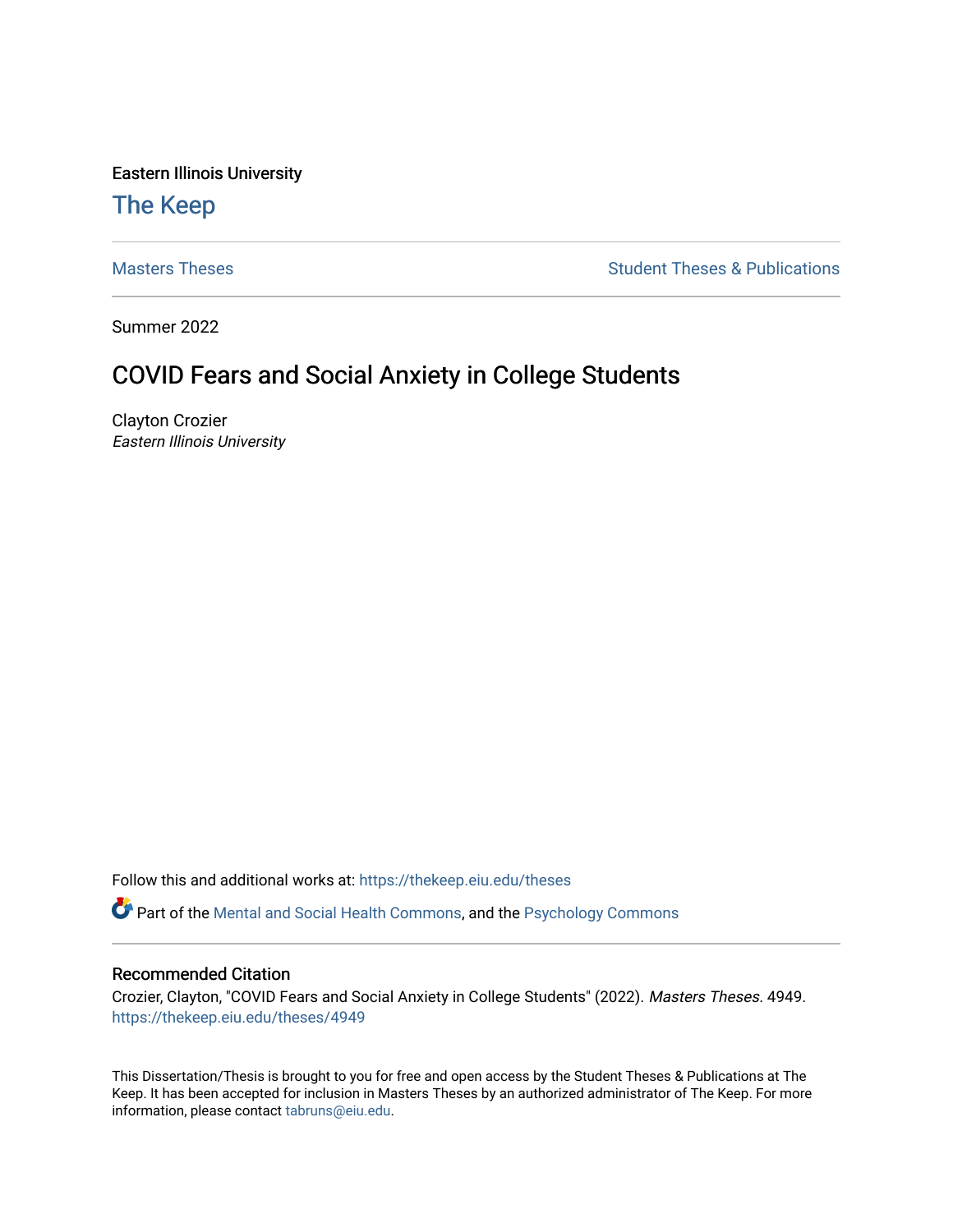COVID Fears and Social Anxiety in College Students

Clayton Crozier

Eastern Illinois University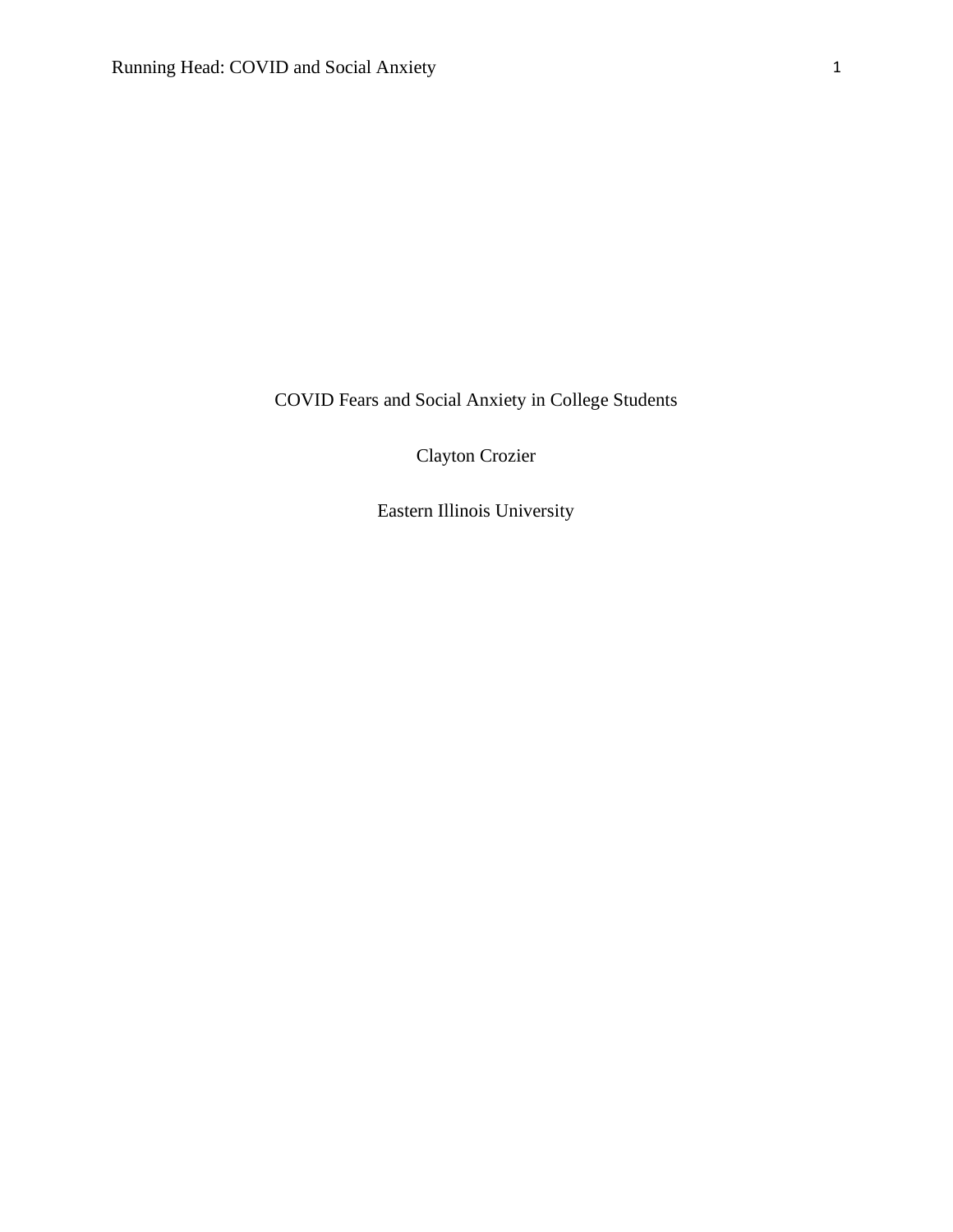## **Abstract**

The COVID-19 pandemic has been associated with numerous negative mental health outcomes such as social anxiety, and lead to a great deal of uncertainty. Intolerance of Uncertainty is a relatively new concept in the psychology literature and has begun to be studied in the context of anxiety. Literature has found a positive correlation between Intolerance of Uncertainty and several types of social anxiety. With these findings, researchers have begun to examine the COVID-19 pandemic to see how Intolerance of Uncertainty affects people's mental health during the pandemic. Intolerance of Uncertainty may be a mediator between social anxiety and the fears related to the COVID-19 pandemic. This paper proposed a study to examine whether Intolerance of Uncertainty is a mediator between social anxiety and fear of COVID-19 in college students, and found that Intolerance of Uncertainty acts a mediator between fear of COVID-19 and social anxiety.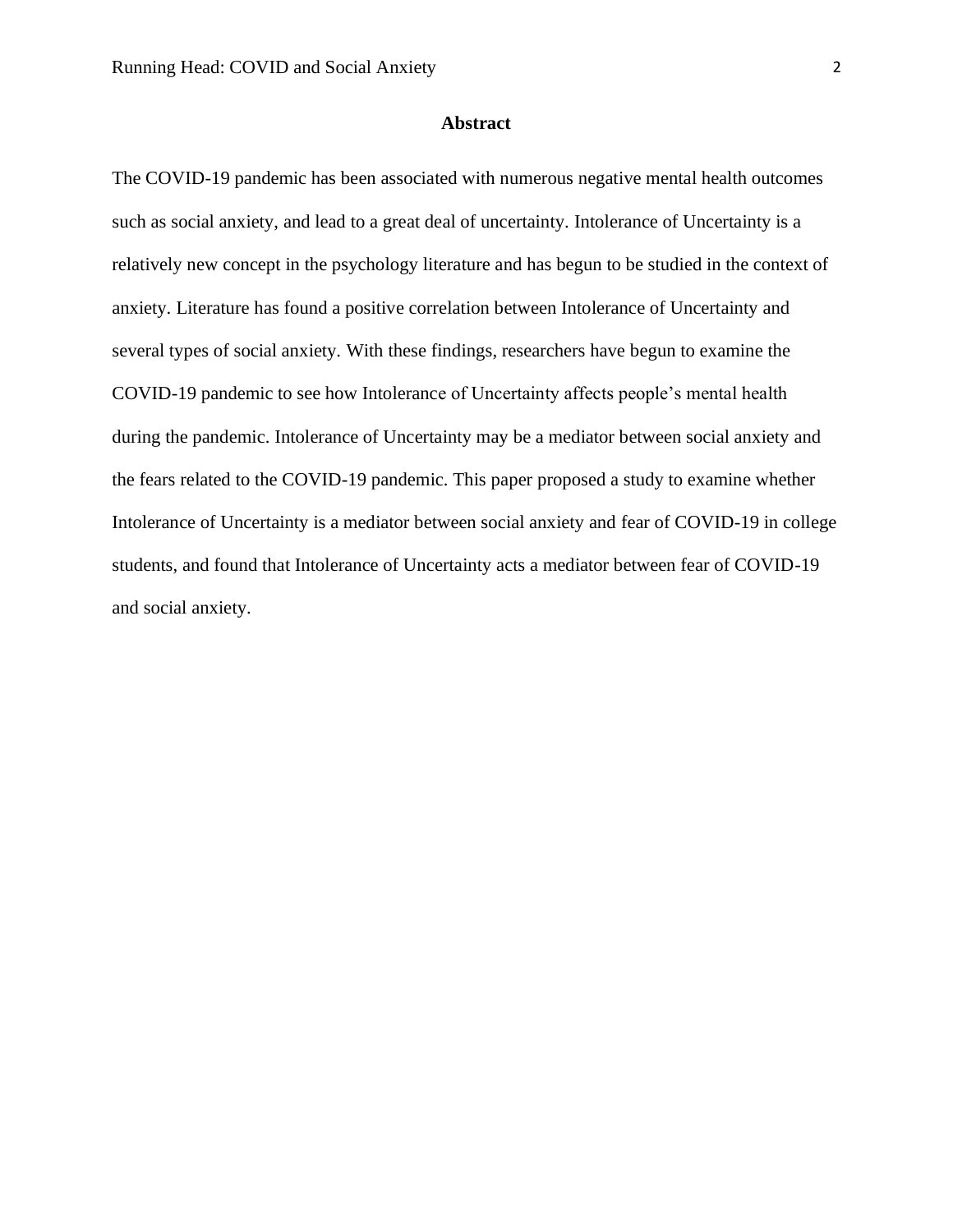The Coronavirus pandemic has affected our lives in ways that we have not seen in recent history. The world watched the disease spread throughout Wuhan and other parts of China, many unaware of the impact that it would soon have on the world. The first case was reported in the United States to the World Health Organization on December 31, 2019, although there was some concern, many believed that the virus would be contained to the area of Wuhan. On January 30, 2020, the virus had spread enough that the World Health Organization declared the COVID-19 outbreak a global health emergency (WHO, 2022). The first community transmission of COVID-19 was detected in the United States in February 2020. We watched as active cases steadily rose throughout February and early March, and by mid-March of 2020, all 50 states, Washington D.C., and four U.S. territories reported active cases of the virus (WHO, 2022).

On March 11, 2020, the World Health Organization officially declared the COVID-19 outbreak a global pandemic (WHO, 2022). Two days later, the President of the United States declared COVID-19 as a national emergency in the U.S., and state level governments began issuing state-wide stay-at-home orders (AJMC Staff, 2021). The federal government banned much incoming international travel, and the United States was soon on lockdown (Trump, 2020). Businesses closed, and hospitals rapidly became overwhelmed with the number of COVID-19 positive cases (Dall & Schnirring, 2020). High schools and universities shut down, effectively leading students to undertake home-schooling via remote learning. We saw how dangerous the virus could be as it quickly spread through nursing homes and residential facilities and claimed lives of the elderly and the ill. People continued to worry increasingly regarding how much damage the virus would inflict.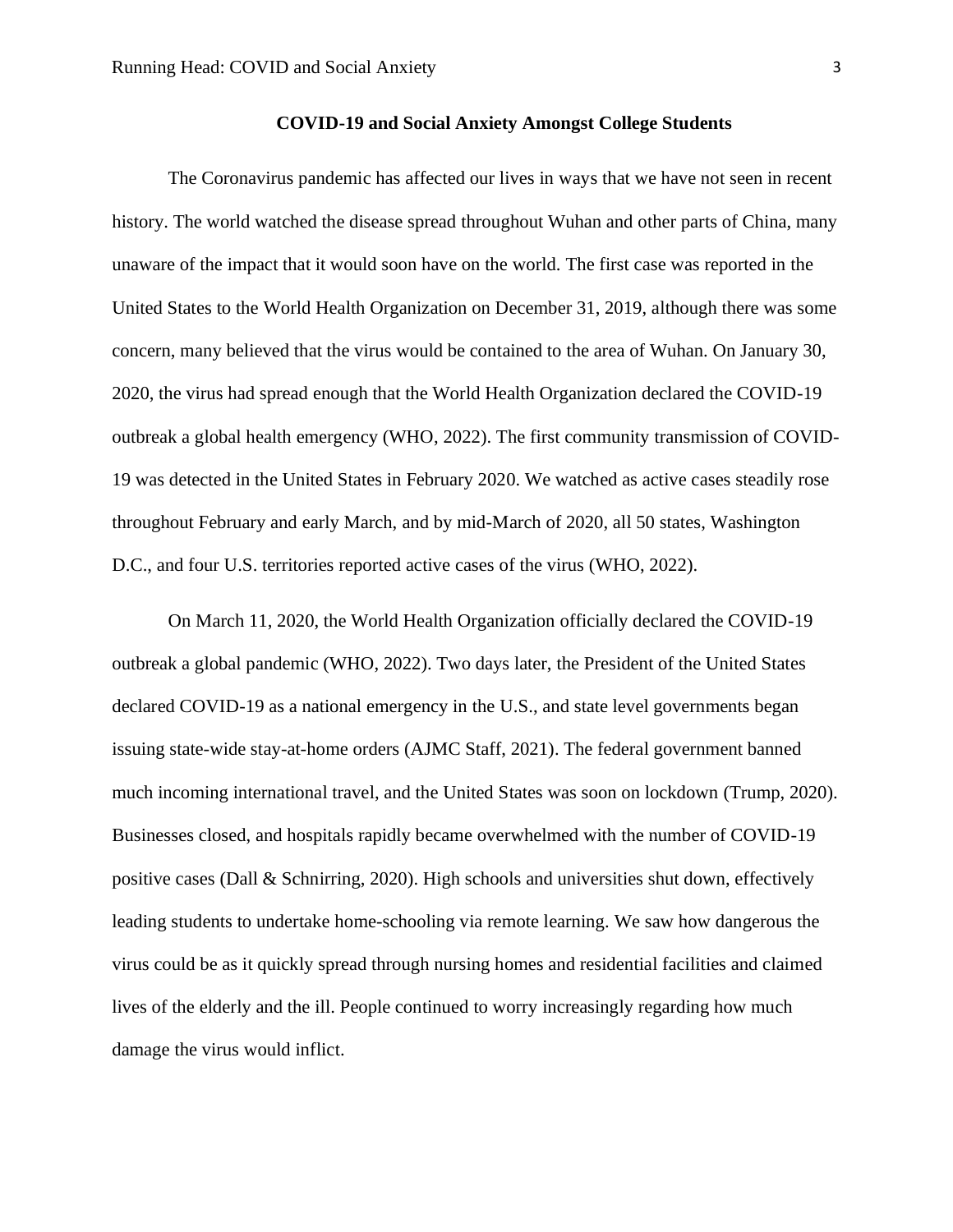After months of stay-at-home orders, the country slowly began to open back up, but with strict guidelines on how to effectively limit the spread of the virus (Lovelace Jr., 2020). Even though the country was working toward getting back to normal, the new norms were far from what we were used to before the pandemic. We saw country-wide face mask mandates, and businesses were not allowed to have their buildings at full capacity. We continued to see guidelines suggesting that people stay at least six feet away from each other and to continue to wear face masks as restrictions were slowly being lifted.

It has now been over a year since COVID-19 first emerged in the United States, and although the number of active cases is beginning to drop and we are seeing more people receiving vaccines, the virus is still very much a concern to many people throughout the country. According to the World Health Organization, worldwide there have been over 450,000,000 confirmed cases of COVID-19 with over 6,000,000 COVID-19 related deaths. In the United States, we have seen 80,000,000 confirmed cases with nearly 1,000,000 deaths, making it clear that the United States has been one of the most affected countries in the world (WHO, 2022).

Additionally, we are now seeing a resurgence in the virus due to the Delta and Omicron variants. Numbers of COVID cases have decreased several times across the United States, but as the variants became more prevalent, cases spiked, including positive cases among those who are fully vaccinated. This has led to a return in mask mandates and possibly uncertainty for many people.

Although the primary concern of the COVID-19 pandemic has been for the physical safety of persons who are elderly or immunocompromised, there has been another side of this pandemic that has garnered significantly less attention. The pandemic has brought about one of the worst global mental health crises in recent history, much of which has resulted from the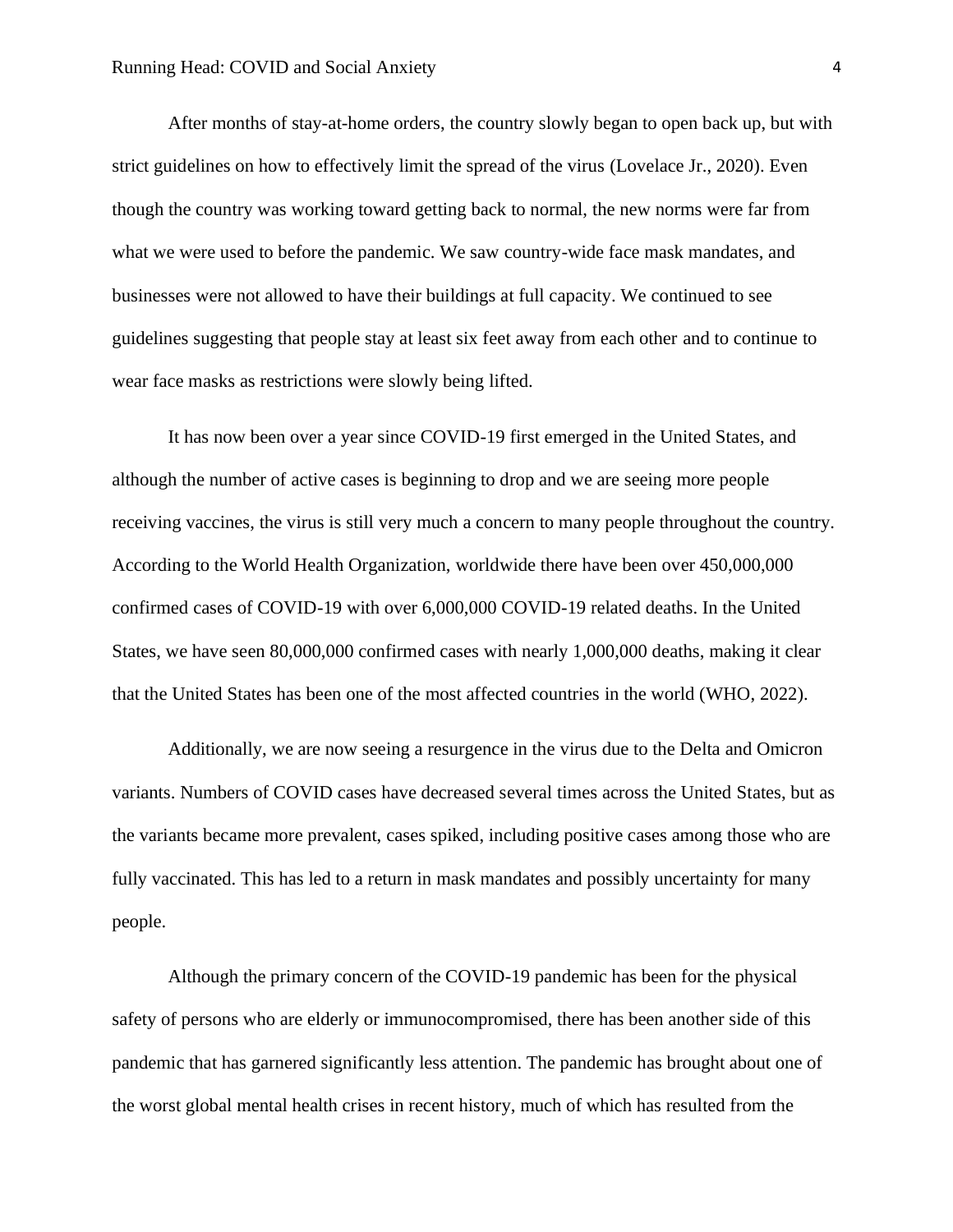#### Running Head: COVID and Social Anxiety 5

psychological stress of lockdown and isolation (Holmes et al., 2020). This mental health crisis has not only affected older people. We are seeing various populations in numerous countries reporting increased worry, anxiety, and depression since the start of the pandemic (Fiorenzato et al., 2020; Nielsen & Levkovich, 2020). This paper will review some of the most prevalent negative outcomes of the pandemic and propose a study that will examine the correlates of these outcomes in college students.

The psychological effects that the COVID-19 pandemic has had on different populations is a necessarily new topic; nevertheless, the literature is growing quickly. Considering that there was little literature on the psychological effects of global pandemics prior to COVID-19, this topic is still relatively exploratory. The current study is intended to contribute to that exploration and help develop a better understanding of the different ways that fears deriving from COVID-19 and other global pandemics can affect different populations on a psychological level. More specifically, the current study will be looking at how fears of COVID-19 affect social anxiety. Fears of COVID-19 has changed many of the social norms that we are accustomed to. With many of those norms altered, people have become increasingly uncertain about social situations, and may experience an increase in social anxiety.

#### **Fear of COVID-19**

There has been a strong focus on the effects that lockdown due to COVID-19 has on people's mental health. Although this topic is important, a less talked about issue is a fear of COVID-19 itself. Fitzpatrick and colleagues (2020) found that Fear of COVID-19 has led to heightened depression and anxiety symptoms throughout the United States. They surveyed a national sample of U.S. adults ( $n = 10,368$ ) online measuring COVID-19 fears, social vulnerabilities, and mental health consequences (Fitzpatrick et al., 2020). This study has given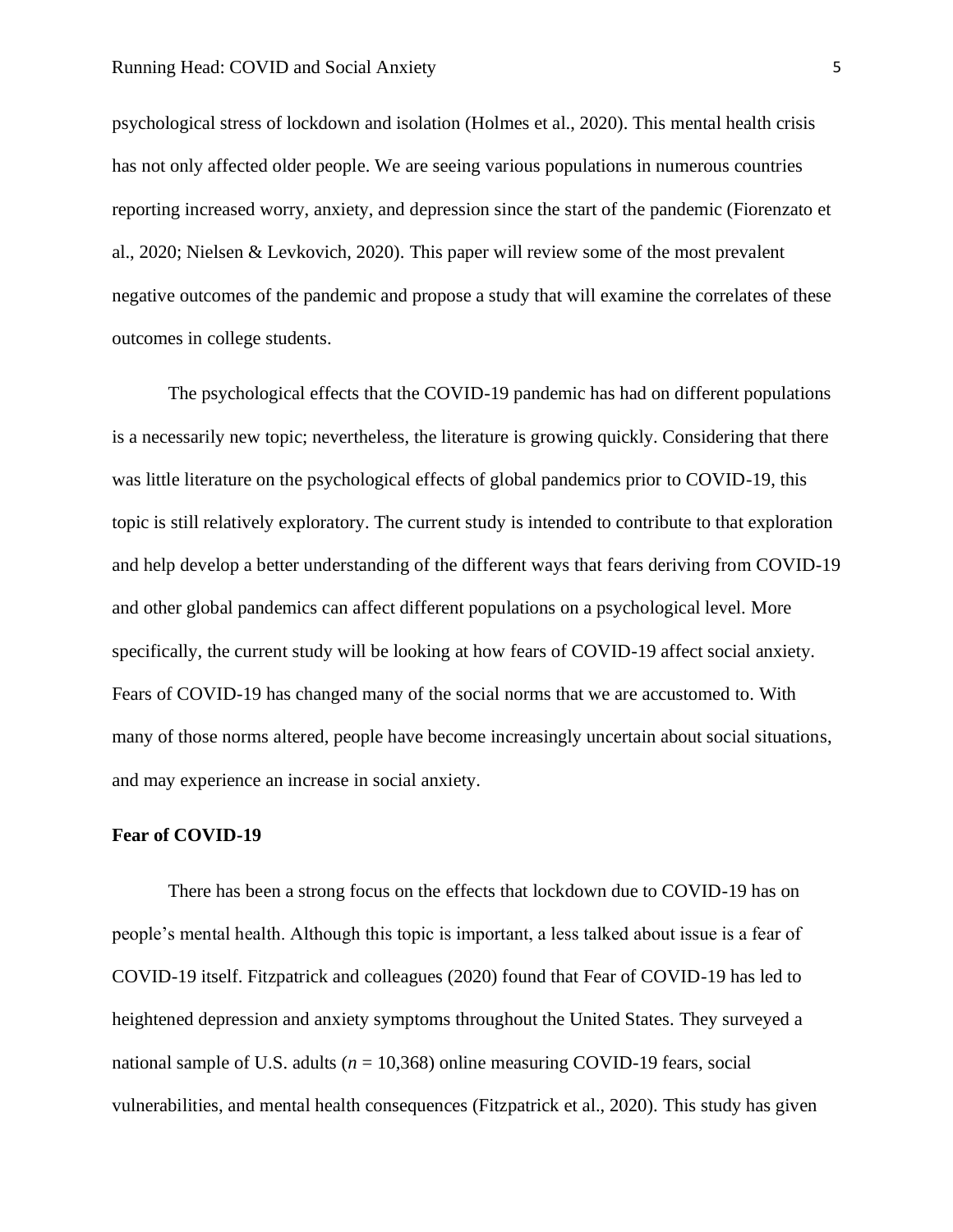some insight into how a fear of COVID-19 affects psychological well-being, but this is still a fresh topic that needs further research. The purpose of the current study is to give a clearer idea of how a fear of COVID-19 affects people psychologically.

Fear of COVID-19 can present in numerous ways. People may feel anxious or nervous when they see news stories about the pandemic on television. They may also have physical reactions when thinking about the pandemic such as a racing heart or clammy hands. While some people may be afraid of getting the virus, others may be particularly afraid of dying because of the virus.

#### **Intolerance of Uncertainty**

Over the past several decades, we have seen an increased interest in the concept of Intolerance of Uncertainty (IU) in psychological research. Intolerance of Uncertainty is conceptualized as having difficulty with ambiguity, newness, or unpredictability (Sookman  $\&$ Pinard, 1995) or an excessive tendency "to consider it unacceptable that a negative event may occur, however small the probability of its occurrence" (Dugas et al., 2001, p. 552).

Although some literature uses the terms "Intolerance of Uncertainty" and "Intolerance of Ambiguity" interchangeably, Intolerance of Ambiguity is characterized by discomfort related to a component of a current situation that is considered ambiguous; whereas Intolerance of Uncertainty is more related to discomfort when thinking about an ambiguous future event (Grenier et al., 2005). For example, Intolerance of Ambiguity could occur if someone were attending a social event, and unsure of the social norms of the event, and this situation led to discomfort. If someone was going to be attending a social event soon and they felt discomfort thinking about the upcoming event due to uncertainty regarding social norms, this would be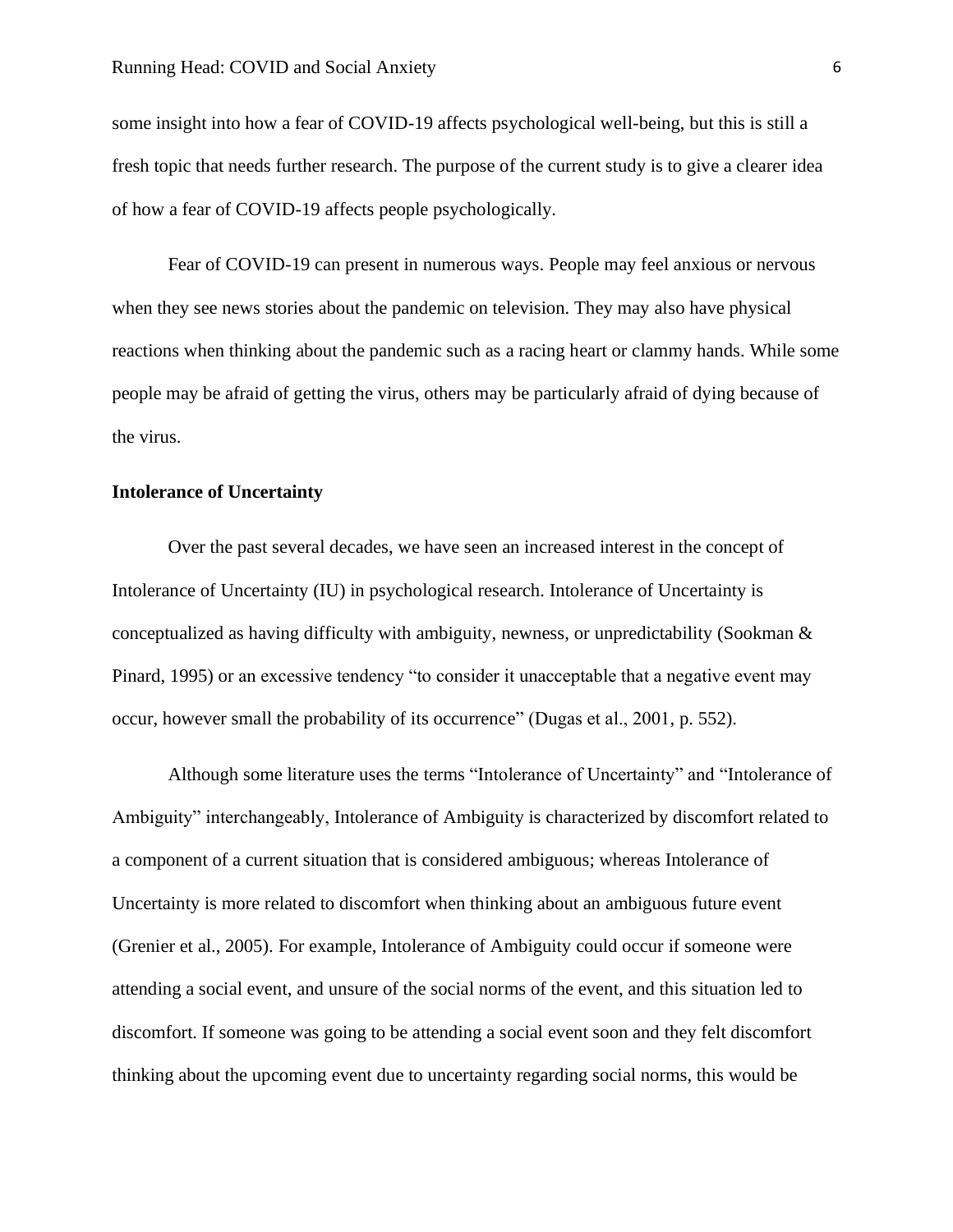defined as intolerance of uncertainty. For this study, we will use Buhr and Dugas' (2009) conceptualization of intolerance of uncertainty as "a dispositional characteristic that results from a set of negative beliefs about uncertainty and its implications and involves the tendency to react negatively on an emotional, cognitive, and behavioral level to uncertain situations and events" (Buhr & Dugas, 2009, p. 216).

As intolerance of uncertainty began to gain more attention, numerous studies examined whether intolerance of uncertainty was related to anxiety (Carleton et al., 2012; Dar et al., 2017; McEvoy & Mahoney, 2012). McEvoy & Mahoney (2012) examined whether intolerance of uncertainty mediated symptoms of different anxiety disorders and depression. They found that intolerance of uncertainty most strongly mediated the relationship between neuroticism and worry, however IU mediated the relationship between neuroticism and other symptoms of social phobia, generalized anxiety disorder, OCD, and depression (McEvoy & Mahoney, 2012). Carleton and colleagues (2012) examined IU across anxiety and depression. They found that people with a principal diagnosis of Social Anxiety Disorder, Pathological Demand Avoidance, Generalized Anxiety Disorder, Obsessive Compulsive Disorder, or Major Depressive Disorder scored higher on intolerance of uncertainty than those in the general population with no diagnosis, suggesting that IU could be a significant contributing factor to these diagnoses (Carleton et al., 2012). Dar and colleagues (2017) examined the indirect effects of worry between intolerance of uncertainty and symptoms of depression and anxiety and found that both worry and IU contributed to anxiety and depression related symptoms.

Anxiety and worry have also been found to be a mediator between IU and depression (Swee et al., 2019). We have begun to get a clearer picture of how intolerance of uncertainty and anxiety are related, but with the concept of intolerance of uncertainty still being relatively new in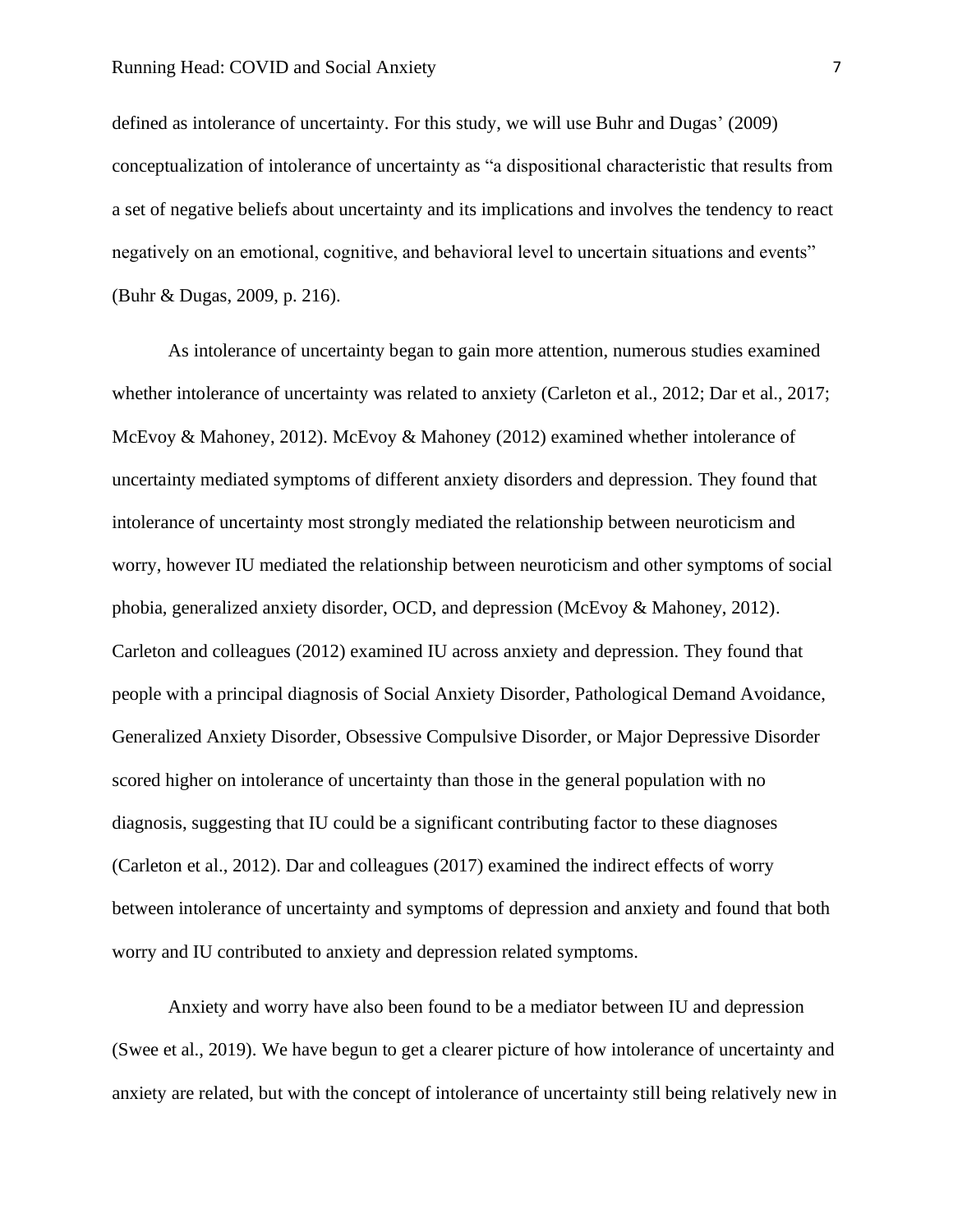the field, further research would be beneficial to understanding what exactly intolerance of uncertainty is and how it affects people psychologically.

Although there is little research on the direct relationship between Intolerance of Uncertainty and worry, the research that has been done has found a connection. Intolerance of Uncertainty has been linked to worry in both clinical (Lee et al., 2010) and nonclinical samples (Dugas et al., 2001), though Dugas and colleagues (2001) stated that the generalizability of the results to males may be questionable due to a lack of male participants in the study. There is significant avoidance and stress related to negative emotions in people with Generalized Anxiety Disorder, suggesting that the internal state elicited by intolerance of uncertainty may be what is motivating the worry (Lee et al., 2010).

## **Intolerance of Uncertainty and Social Anxiety**

A key feature of social anxiety is a fear of rejection. One way to avoid being rejected is to understand how to behave in certain social situations, therefore it would make sense to experience an increase in social anxiety in those with Intolerance of Uncertainty when entering a social situation that is ambiguous, and they are uncertain as to how to behave in that situation. The literature on Intolerance of Uncertainty has focused on the relationship between IU and generalized anxiety disorder, along with OCD. Boelen and Reijntjes (2009) were the first to explore a possible relationship between IU and social anxiety and found that IU was related to levels of social anxiety, along with GAD and OCD (Boelen & Reijntjes, 2009). Several subsequent studies have focused on the relationship between IU and symptoms of social anxiety (Carleton et al., 2009; Whiting et al., 2014). Carleton et al. (2009) examined IU as a predictor of social anxiety and found that people with social anxiety symptoms were comparable to those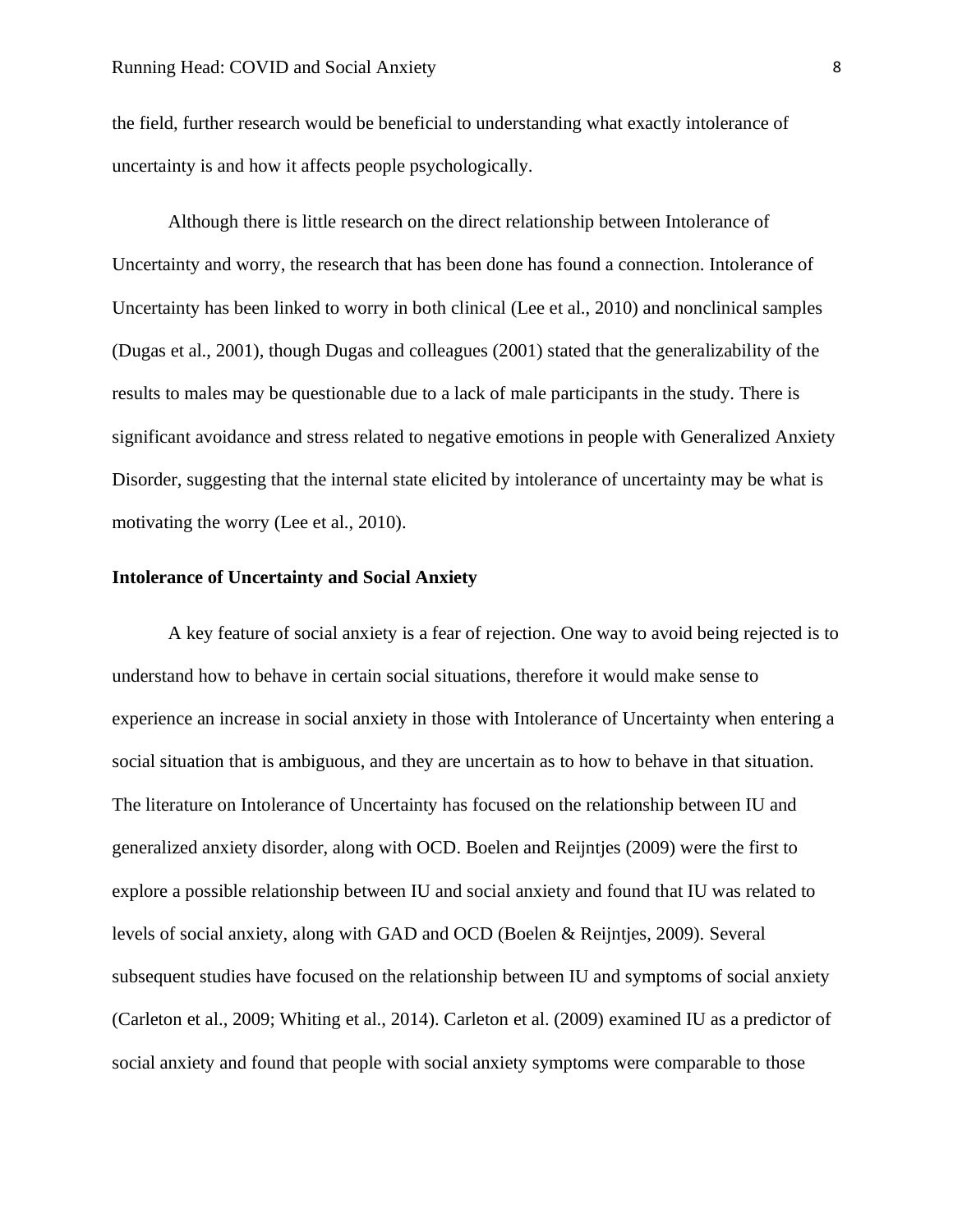high in worry with regard to levels of IU. Lowe and Harris (2019) found that IU was a predictor of social anxiety.

Whiting and colleagues (2014) examined the role of IU in different social anxiety subtypes. IU was a significant contributor to both performance social anxiety and interaction social anxiety, though IU contributed more variance to the performance subtype. The research on intolerance of uncertainty and social anxiety has shown promise, but additional research may help solidify this connection. Additional research on the relationship between intolerance of uncertainty and social anxiety could explain further how social anxiety operates. Gaining more of that understanding could lead to new therapeutic techniques that help treat social anxiety, and this study could contribute to that endeavor in the wake of the COVID-19 pandemic.

## **Intolerance of Uncertainty, Anxiety, and COVID-19**

Uncertainty has run rampant during the time of the COVID-19 pandemic. Despite the recency of the pandemic, researchers immediately started to examine the relationship between IU and anxiety and depression symptoms related to the COVID-19 pandemic. Several studies have examined the possible mediating role that Intolerance of Uncertainty has between psychological distress potentially due to the pandemic (Bakioglu et al., 2020; Ferreira et al., 2020; Parlapani et al., 2020; Reizer et al., 2021; Rettie & Daniels, 2020; Satici et al., 2020; Smith et al., 2020).

The research suggests that IU plays a role in the psychological distress brought on by the COVID-19 pandemic. We can see these results globally as studies have been conducted in Brazil (Ferreira et al., 2020), Greece (Parlapani et al, 2020), and Turkey (Satici et al., 2020). Most of these studies have examined symptoms of depression and anxiety; however, Parlapani et al. (2020) looked specifically at loneliness in older adults in Greece.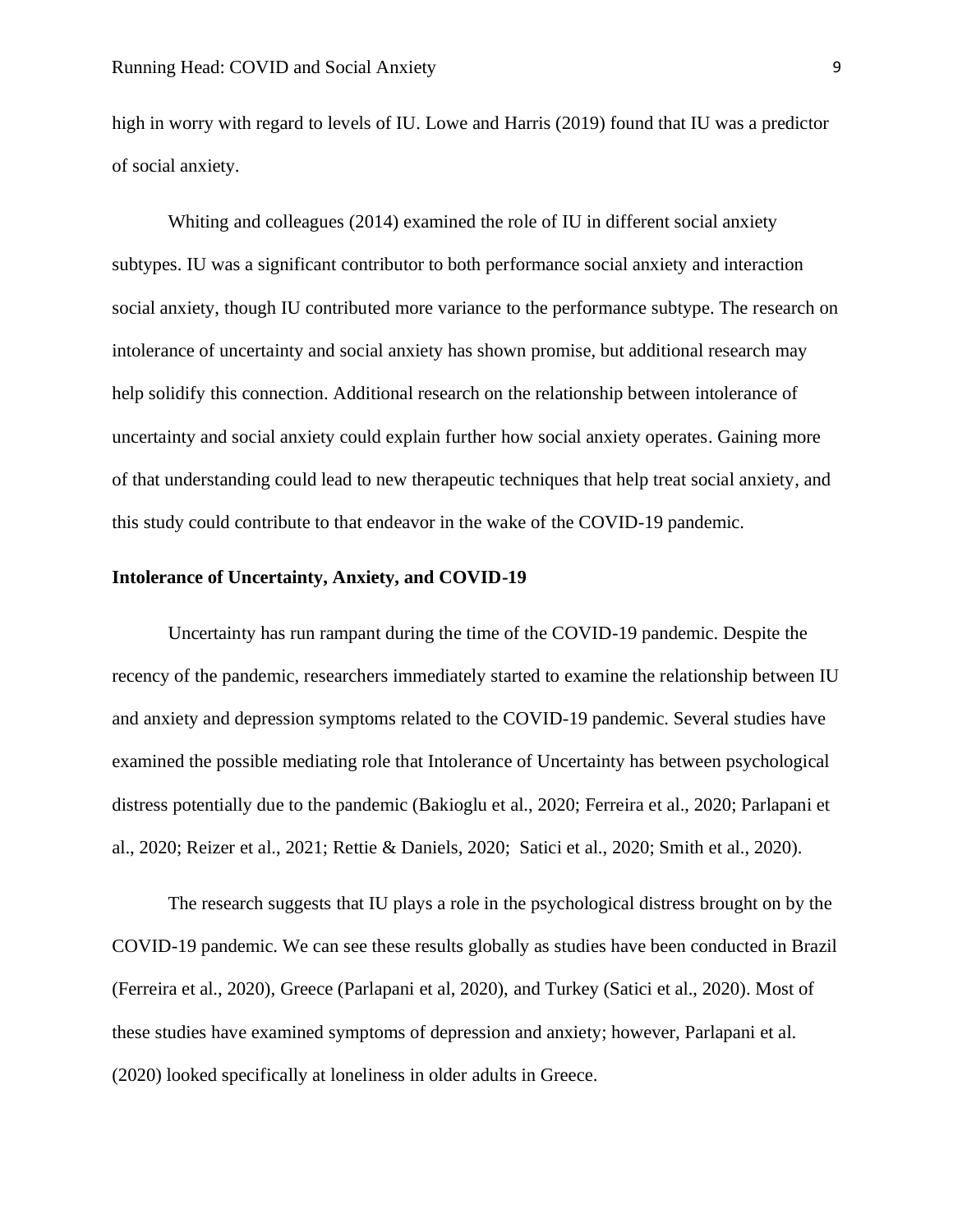#### **COVID-19 and Depression**

Although depression will not be a main focus of this proposed study, the link between COVID-19 and depression has received a great deal of attention. In June of 2020, depressive disorder was four times as prevalent as it was towards the beginning of the year in the United States due to COVID-19 (Czeisler et al., 2020). In Italy, anxiety has been heightened by COVID-19 and there has also been a concurrent increase in depression symptoms (Fiorenzato et al., 2021). An increase in depression symptoms was evident in the initial stage of the pandemic in China (Wang et al., 2020). This concurrent increase in depression symptoms with anxiety symptoms due to COVID-19 is something to keep in mind for this study. Considering that some symptoms of anxiety and depression overlap, we will include a scale to differentiate anxiety symptoms from depression symptoms.

### **COVID-19 and College Students**

One population that has been somewhat overlooked during the COVID-19 pandemic is college students. Students have been considered a vulnerable population for the psychological effects of the COVID-19 lockdown, including increased anxiety (Manjareeka & Pathak, 2021). When the United States went on lockdown in March of 2020, universities across the nation transitioned to remote learning in the middle of their spring semester. Students at most universities were sent home, many of whom were living on campus. Suddenly, they were continuing their coursework online (Pan, 2020). They quickly had to say goodbye to their friends on campus, and they lost their ability to gather in their usual social environments. This situation has led to a mental health crisis, and numerous studies have documented that the COVID-19 pandemic has had a significant psychological impact on college students (Browning et al., 2021; Tasso et al., 2021).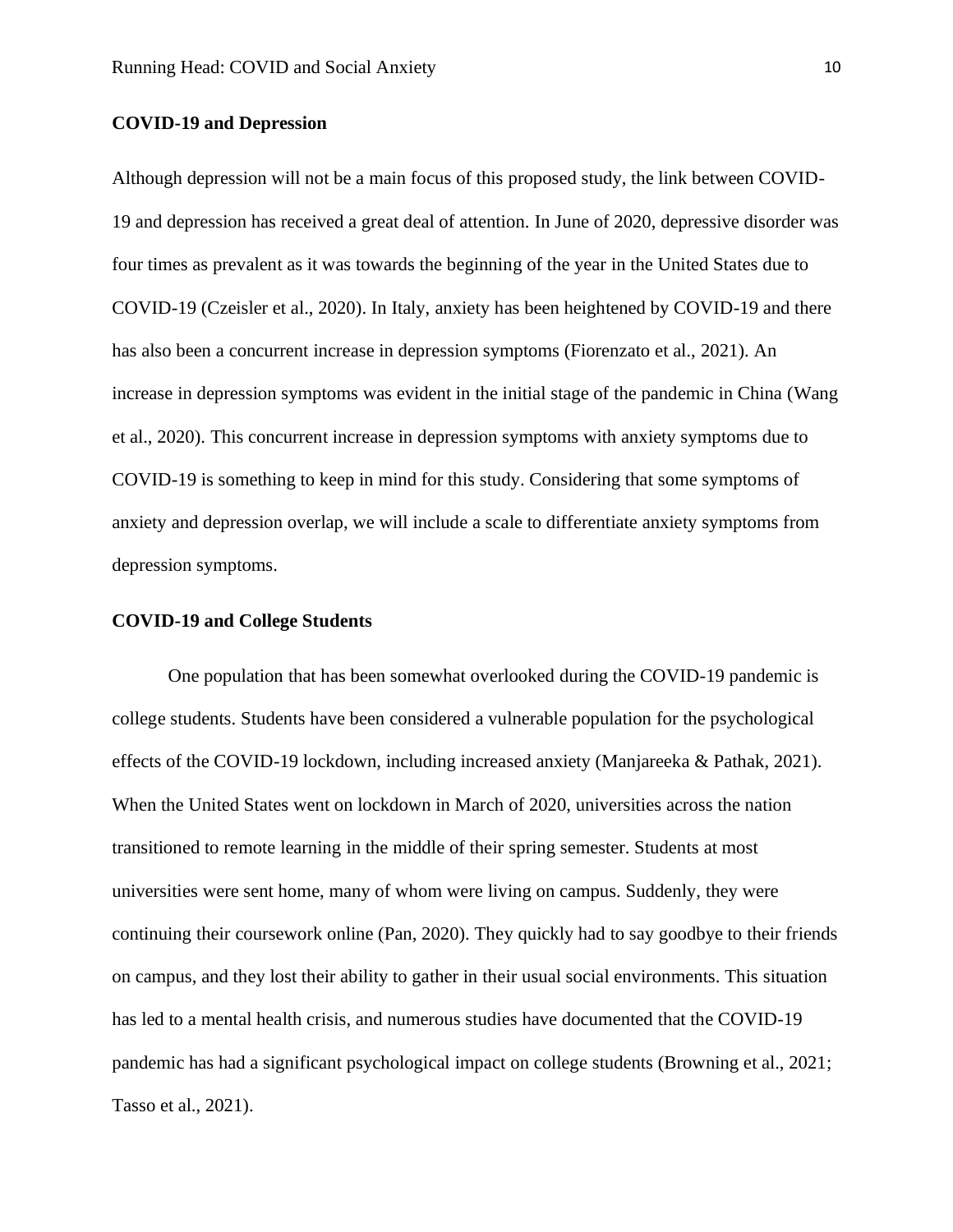Smith and colleagues (2020) included undergraduate students in their study examining IU as a moderating factor between mental health outcomes and the COVID-19 pandemic, although only 31 of the 349 (9%) participants were confirmed as undergraduate students. In most of the research examining IU, psychological distress, and the COVID-19 pandemic, the samples have consisted of the general public. We do not know what percentage of these public samples consist of undergraduate students; thus, the conclusions that can be drawn about the college student population is limited. The purpose of the current study is to determine whether intolerance of uncertainty is linked to social anxiety amongst college students during the COVID-19 pandemic. The research suggests that college students are, in fact, a vulnerable population during the COVID-19 pandemic. There is little research to support these findings, and one of the purposes of this current study is to contribute further support to the idea that college students are an overlooked, vulnerable population during the COVID-19 pandemic.

## **Summary and Current Study**

Overall, the literature on Intolerance of Uncertainty is promising. Although it is a fresh concept, there is research finding that Intolerance of Uncertainty is related to different types of anxiety, including social anxiety and worry. In the past year, researchers have begun to turn their attention to the COVID-19 pandemic and have found that COVID-19 has resulted in a spike of anxiety. The literature suggests that Intolerance of Uncertainty is a mediating factor in that relationship. Research has also shown that college students are an affected population when it comes to mental health decline during the pandemic, despite college students being an overlooked population.

The current study explored the mediating effect of Intolerance of Uncertainty on the relationship between social anxiety and fears related to the COVID-19 pandemic in college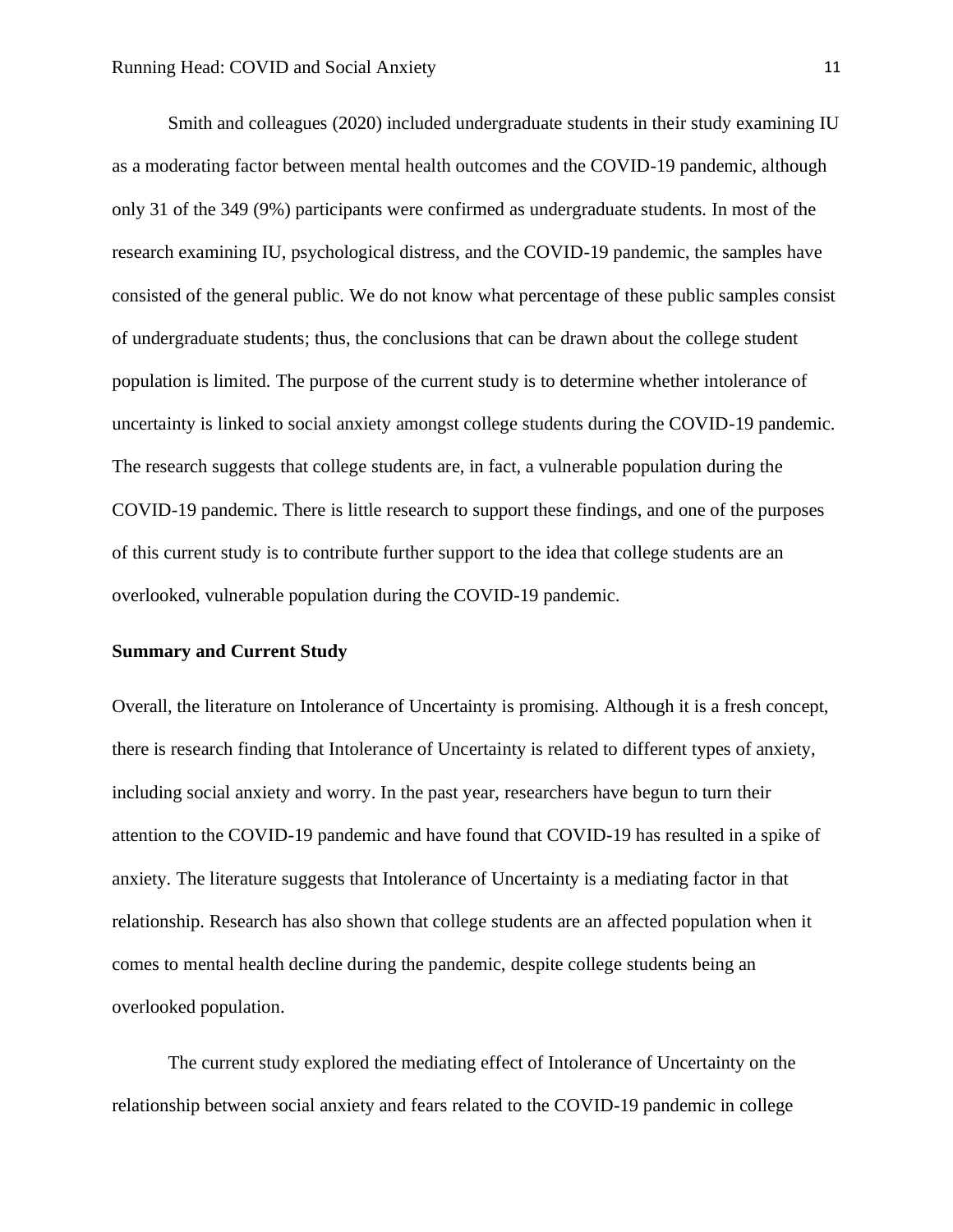students. The current study also examined whether levels of worry and depression relate to social anxiety and COVID-19 fears.

## **Hypotheses**

Although there has been little research on Intolerance of Uncertainty and even less research on the psychological effects of the COVID-19 pandemic, studies have generally found a relationship between Intolerance of Uncertainty and social anxiety. The research has also found a relationship between Intolerance of Uncertainty, psychological distress including social anxiety and depression, and the COVID-19 pandemic.

**Hypothesis 1:** Examined the relationships among Intolerance of Uncertainty, social anxiety, and fear of the COVID-19 pandemic: we predicted that (1a) social anxiety would be correlated positively for fear of COVID-19, and (1b) Intolerance of Uncertainty would mediate this relationship.

**Hypothesis 2:** Examined the relationships among social anxiety, worry, depression and fear of COVID-19: we predicted that (2a) worry and depression would predict fear of COVID-19, and (2b) social anxiety would predict fear of COVID-19 above and beyond the effects of worry and depression.

### **Method**

### **Participants**

Data were collected between November 19, 2021, and December 13, 2021. Participants were undergraduate students at Eastern Illinois University enrolled in Introductory Psychology. A total of 174 students participated in the study, and 11 students' data was removed due to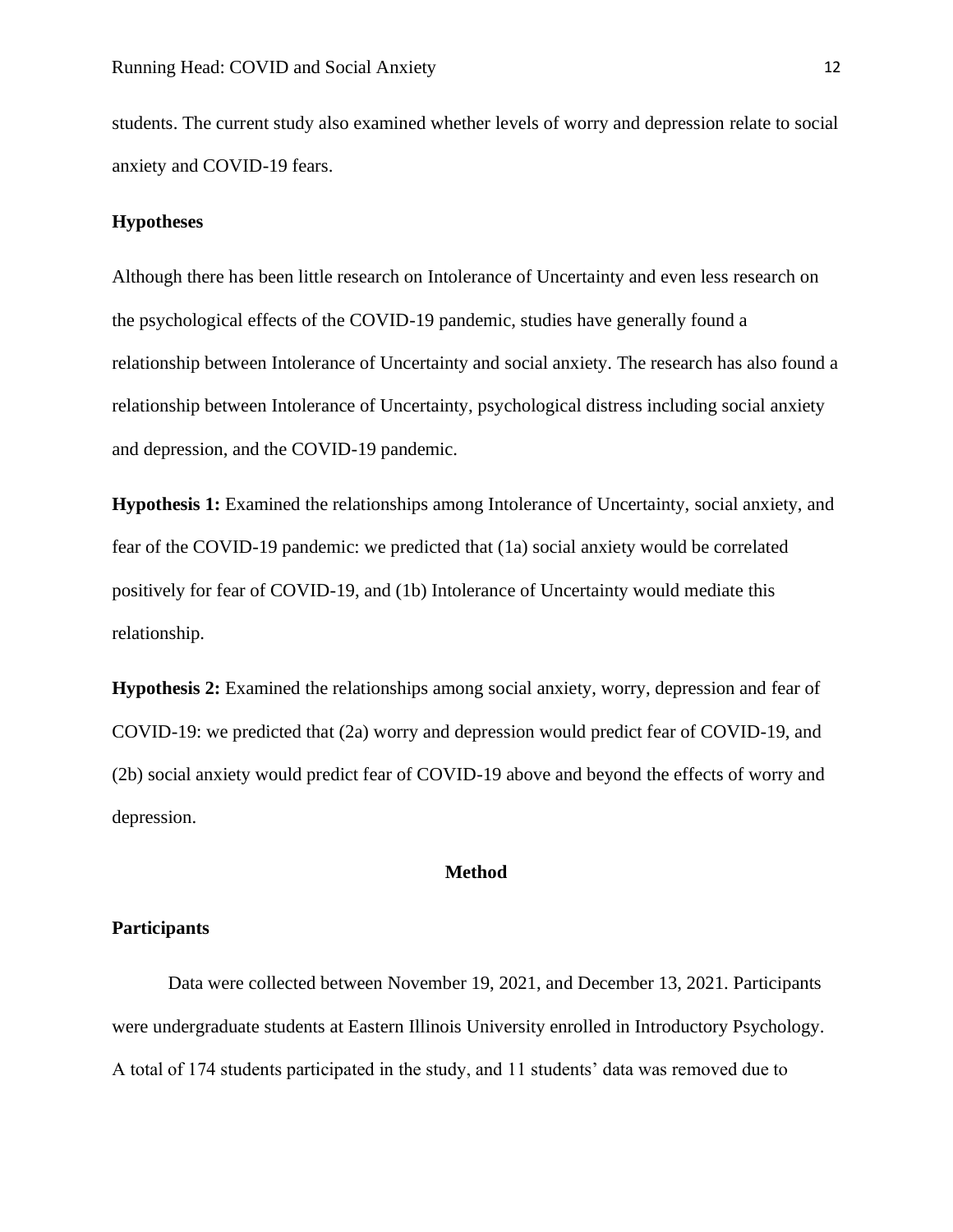missing data, leaving us with 163 participants. They received course credit for participating in the study. Eastern Illinois students of all ages were allowed to participate in the study, but only data from individuals within the typical college age range (18 to 23 years) were analyzed, so that the sample would be more homogeneous, though no data needed to be removed due to being outside of this age range. An a priori power analysis suggested that a sample size of 88 was needed to detect a medium effect size ( $\alpha$  = .05).

#### **Procedure**

Data was collected online through EIU's SONA system, using Qualtrics. Participants were provided with a consent form describing the study, and if they agreed then they completed a packet of questionnaires online that included measures of Intolerance of Uncertainty, fear of COVID-19, social anxiety, worry, and depression.

#### **Measures**

#### **Demographics**

A demographic questionnaire designed for this study was used to gather participant information such as age, sex, and race/ethnicity.

#### **Fear of COVID-19**

The Fear of COVID-19 Scale (FCV-19S; Ahorsu et al., 2020) was used to measure the severity of COVID-19 fear. The FCV-19S was developed by Ahorsu and colleagues (2020) amidst the COVID-19 pandemic to evaluate an individual's fear of the virus. The FCV-19S is a 7-item self-report scale used to determine someone's level of fear regarding the COVID-19 pandemic. The items are scored on a 5-point Likert scale ranging from 1 ("Strongly Disagree")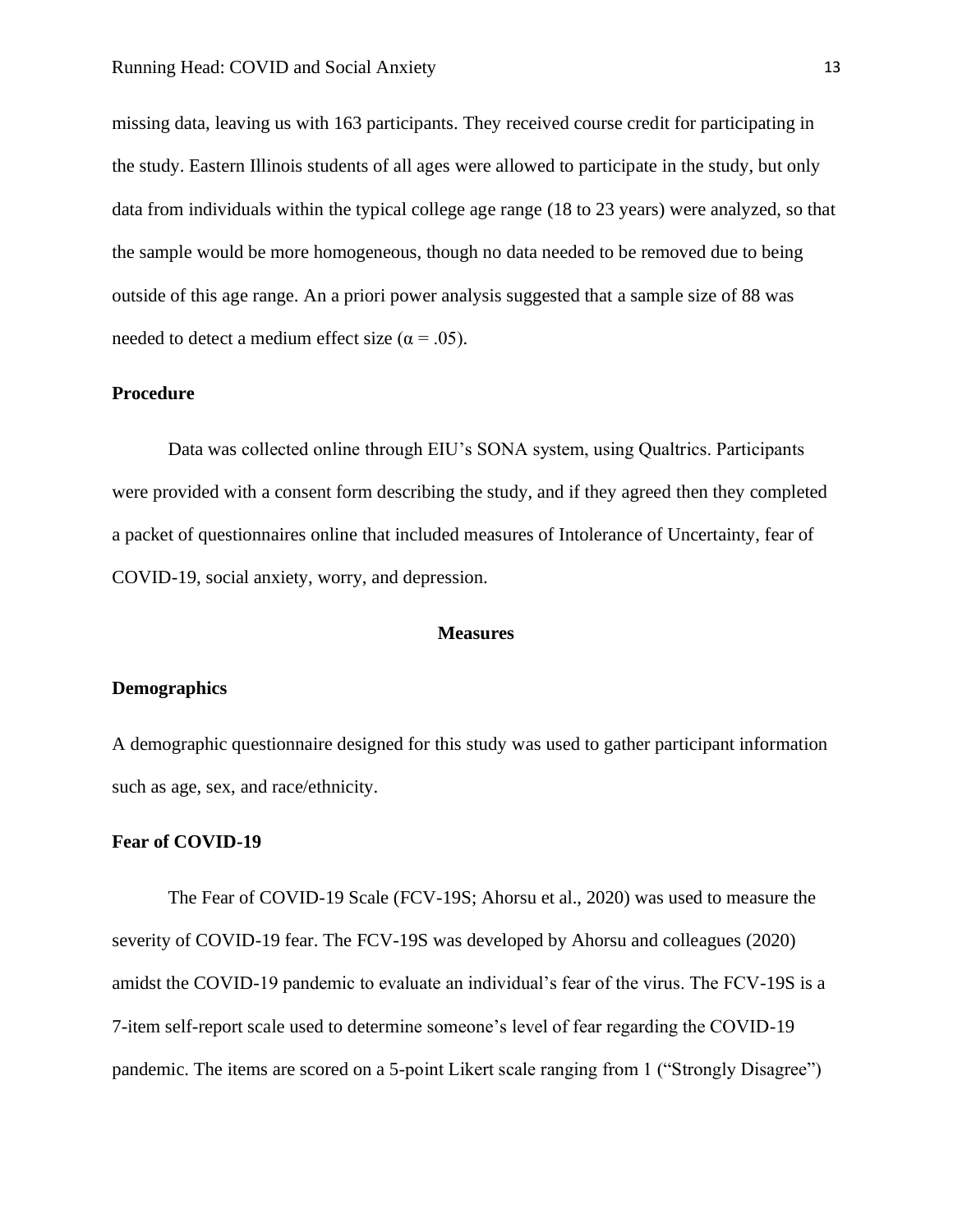to 5 ("Strongly Agree"). Examples of items on the scale include "It makes me uncomfortable to think about coronavirus-19" and "I cannot sleep because I'm worrying about getting coronavirus-19." The scale is scored by the sum of the items, with a higher score indicating greater fear of COVID-19. The FCV-19S has been shown to have strong internal consistency ranging from .82 to .91 for different samples from different countries (Ahorsu et al., 2020; Perz et al., 2020; Bitan et al., 2020; Soraci et al., 2020), and also appears to have strong convergent validity (Ahorsu et al., 2020; Perz et al., 2020; Bitan et al., 2020; Soraci et al., 2020), discriminant validity (Ahorsu et al., 2020; Perz et al., 2020; Bitan et al., 2020; Soraci et al., 2020), and construct validity (Ahorsu et al., 2020; Perz et al., 2020; Bitan et al., 2020; Soraci et al., 2020).

## **Social Anxiety**

The Social Interaction Anxiety Scale (SIAS; Mattick & Clarke, 1998) was used to measure symptoms of social anxiety. The SIAS was developed by Mattick and Clarke in 1998 to evaluate symptoms of social anxiety. The SIAS is a 20-item self-report scale used to gauge reactions to multiple different social interaction situations ranging from one-on-one conversations to group situations. The items are scored on a 5-point Likert scale ranging from 0 to 4 with items such as "I find it difficult to mix comfortably with the people I work with." The scale is scored by the sum of the items, with a higher score meaning more prominent social anxiety symptoms. The SIAS has been shown to have strong internal consistency ranging from .89 to .94 (Carleton et al., 2009; Mattick & Clarke, 1998).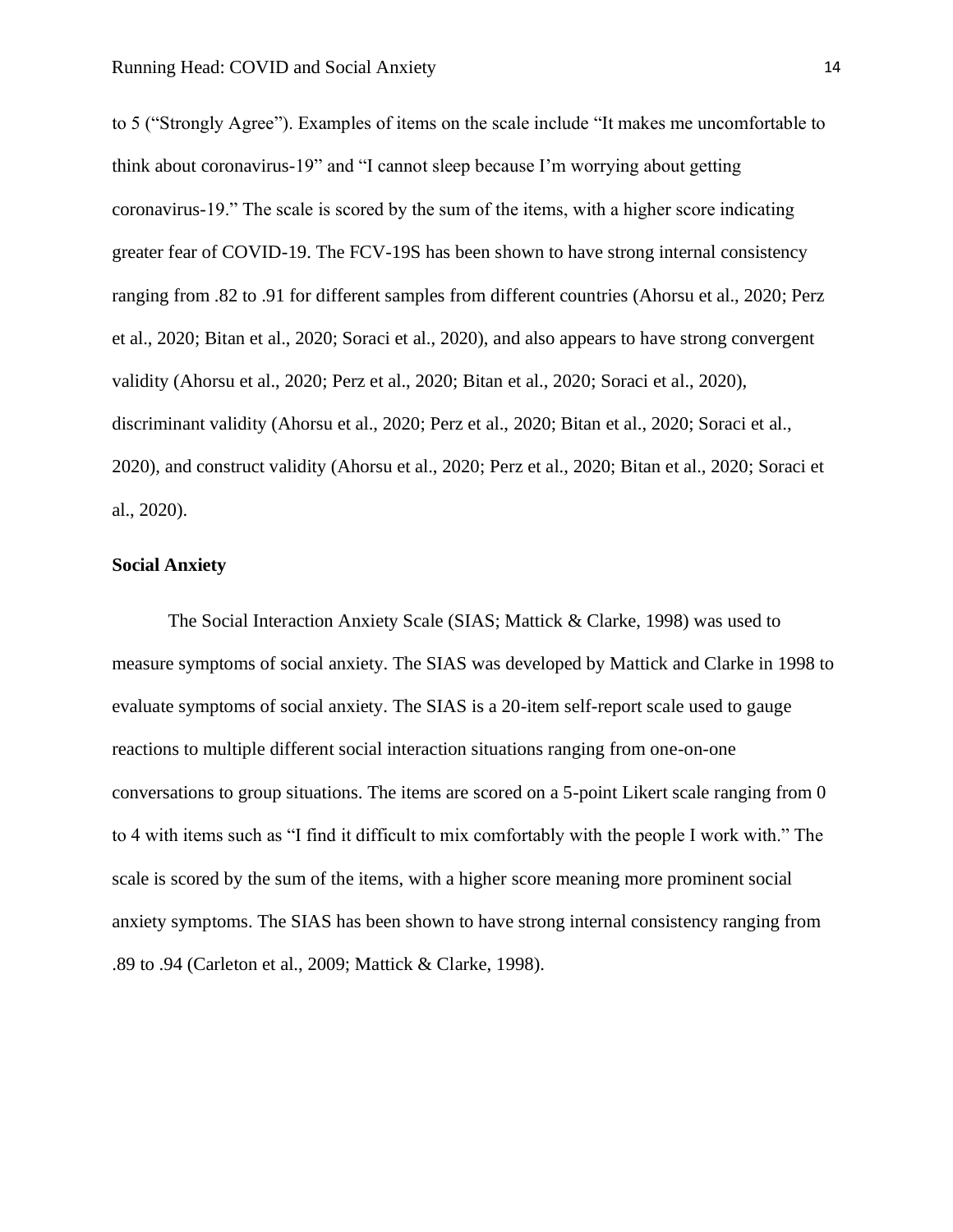#### **Worry**

The Penn State Worry Questionnaire (PSWQ; Meyer et al., 1990) was used to look specifically at worry symptoms as worry and intolerance of uncertainty are closely related. The PSWQ is a 16-item scale that was developed by Meyer and colleagues (1990) to measure general worry symptoms. The items are scored on a 5-point Likert scale ranging from 1 ("Not at all typical of me") to 5 ("Very typical of me") including items such as "My worries overwhelm me" and "I have been a worrier all my life." Some items such as "I find it easy to dismiss worrisome thoughts." are reverse-scored. The sum of the items is then used to determine the amount of worry the person experiences. The PSWQ has been shown to have strong internal consistency ranging from .80 to .91 (Beck et al., 1995; Pestle et al., 2008).

## **Depression, Anxiety and Stress**

The Depression Anxiety Stress Scale (DASS-21; Lovibond & Lovibond, 1995) was used to assess depression from anxiety in participants. The DASS-21 is a shortened version of the original DASS developed by Lovibond and Lovibond (1995). The shortened version of the DASS is a 21-item scale used to measure symptoms of depression, anxiety, and stress in one scale and distinguish symptoms between the three. The items are scored on a 4-point Likert scale ranging from 0 ("Did not apply to me at all") to 3 ("Applied to me very much or most of the time") including items such as "I found it hard to wind down" and "I felt down-hearted and blue." Participants rate how much these statements applied to them over the previous week. The higher the score, the greater the depression, anxiety, and stress is in that participant. The DASS has been shown to have acceptable to strong internal consistency ranging from .84 to .94 for depression, .74 to .87 for anxiety, and .79 to .91 for stress (Antony et al., 1998; Musa et al., 2007; Asghari et al., 2008; Lee et al., 2019), as well as moderate to strong concurrent validity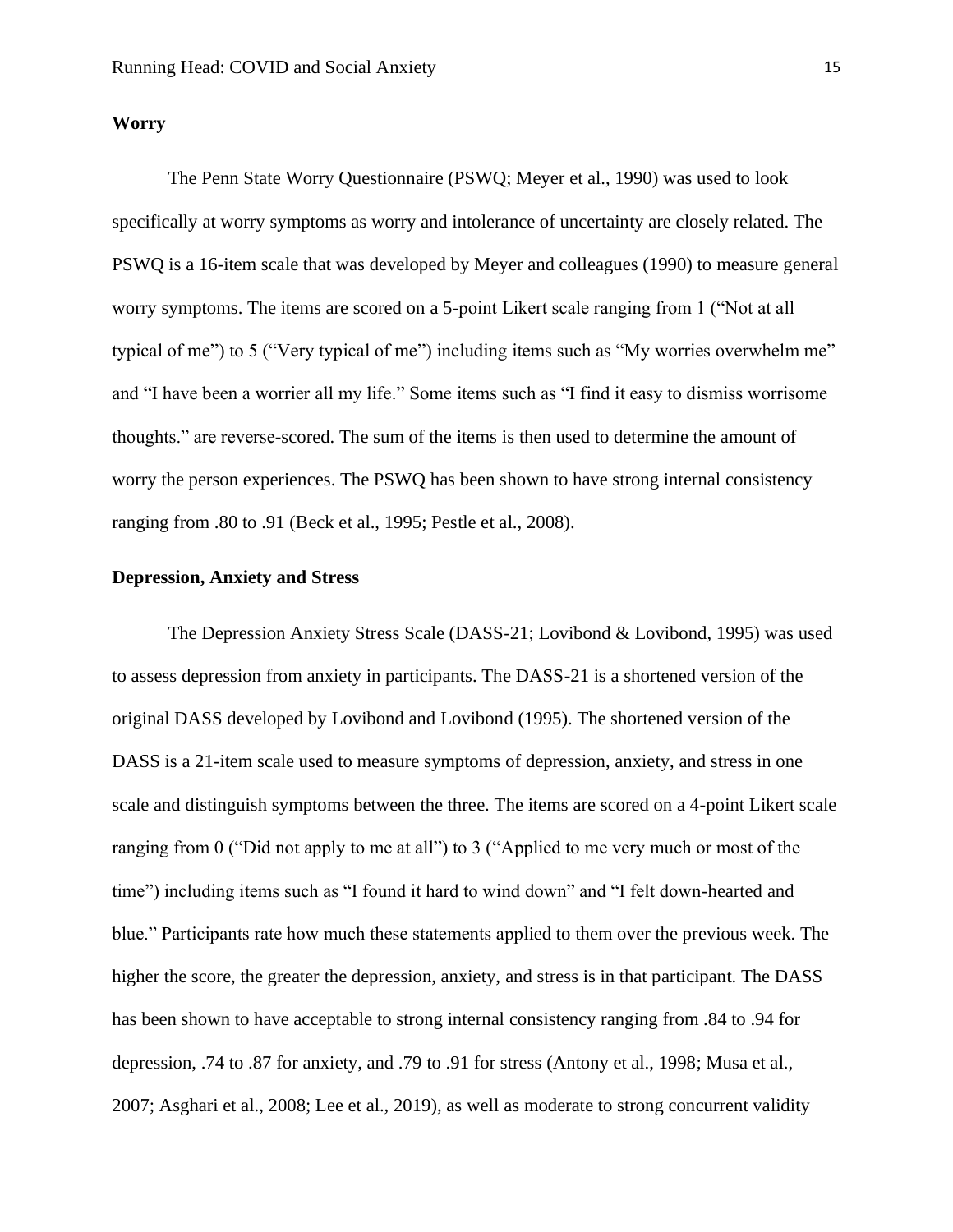(Antony et al., 1998; Musa et al., 2007; Asghari et al., 2008; Lee et al., 2019), construct validity (Antony et al., 1998; Musa et al., 2007; Asghari et al., 2008; Lee et al., 2019), convergent validity (Antony et al., 1998; Musa et al., 2007; Asghari et al., 2008; Lee et al., 2019), and discriminant validity (Antony et al., 1998; Musa et al., 2007; Asghari et al., 2008; Lee et al., 2019).

## **Intolerance of Uncertainty**

The short version of the Intolerance of Uncertainty Scale (IUS-12; Carleton et al., 2007) was used to measure the level of Intolerance of Uncertainty. The IUS-12 was developed from the Intolerance of Uncertainty Scale (Freeston et al., 1994) by Carleton and colleagues (2007) to provide a briefer way to evaluate symptoms of Intolerance of Uncertainty. The original scale has 27 items used to determine how one feels about unexpected events. The IUS-12 is a 12-item selfreport scale with the same function as the original 27-item scale. The items are scaled on a 5 point Likert scale ranging from 1 ("Not at all characteristic of me") to 5 ("Entirely characteristic of me") with items such as "Unforeseen events upset me greatly." and "When I am uncertain I can't function very well." The scale is scored by summing items scores, with higher scores indicating greater levels of intolerance of uncertainty. The IUS-12 correlates strongly with the original scale (*r* = .98; Carleton et al., 2007). The IUS-12 has also been shown to have strong internal consistency ranging from .87 to .92 (Khawaja & Yu, 2010; Hong & Lee, 2015), as well as strong test-retest reliability (Khawaja & Yu, 2010; Hong & Lee, 2015), concurrent validity (Khawaja & Yu, 2010; Hong & Lee, 2015), discriminant validity (Khawaja & Yu, 2010; Hong & Lee, 2015), and predicative validity (Khawaja & Yu, 2010; Hong & Lee, 2015).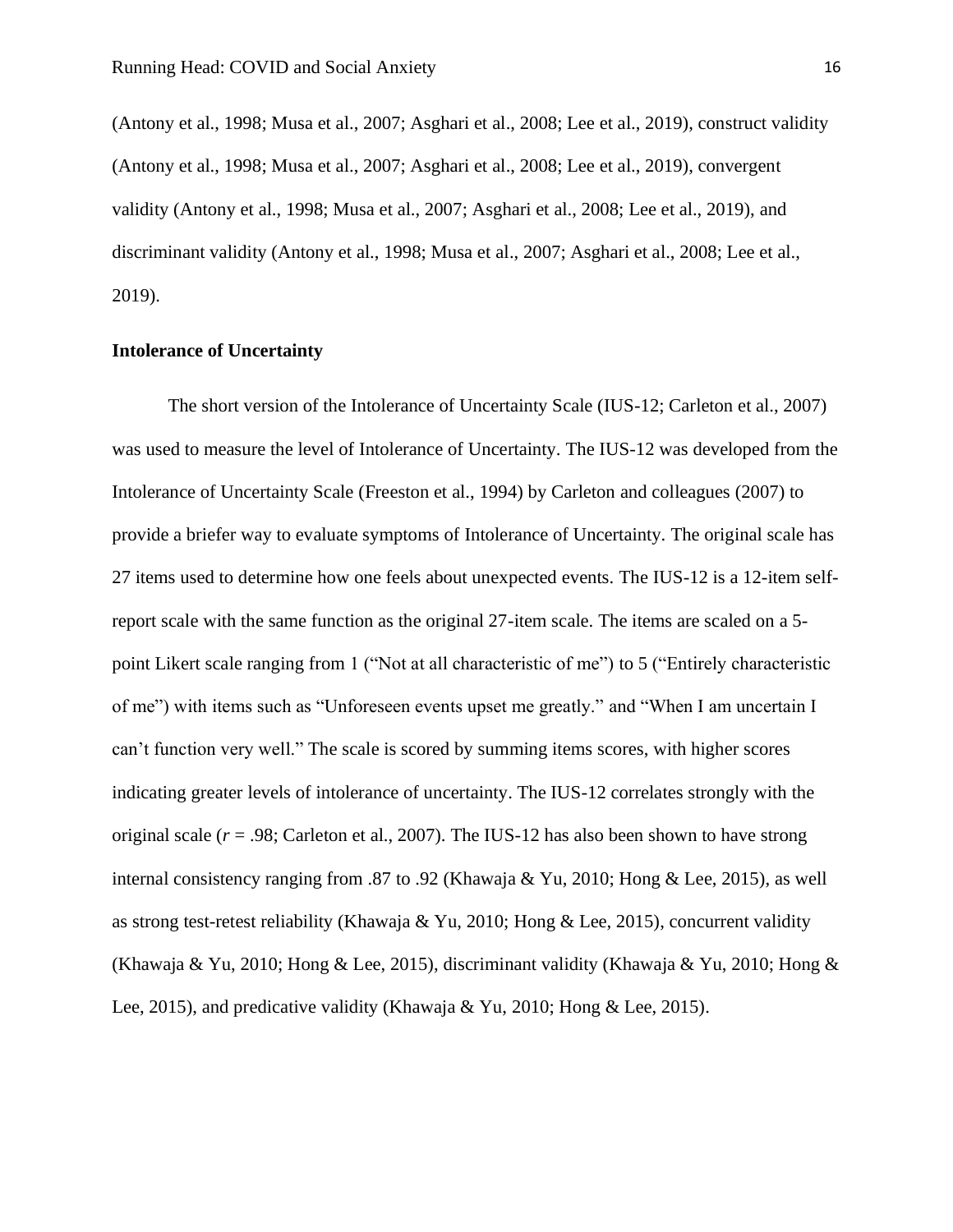#### **Results**

Internal consistencies (Cronbach's  $\alpha$ ) were calculated for primary variables to assess consistency of measures (Table 1). Alpha values for all scales were good to excellent, ranging from .87 to .92. Perz and colleagues (2020) used the Fear of COVID-19 Scale with a college population and reported a higher mean and standard deviation for the scale than was found in this sample ( $M = 30.3$ ,  $SD = 10.2$ ). It is important to note, however, that their sample of college students consisted largely (55%) of non-traditional students, and their data were collected in 2020 toward the beginning of the pandemic (Perz et al., 2020).

To further examine the sample, we examined the suggested cut-off scores for the measures. Peters (2000) suggests a cut-off score of 36 for the Social Interaction Anxiety Scale to distinguish between clinical levels and sub-clinical levels of social anxiety. Using this cut-off, 52 (32%) participants in our study fall in the "clinical levels" category. For the Penn State Worry Questionnaire, Wuthrich and colleagues (2014) suggest a cut-off score of 50 to discriminate Generalized Anxiety Disorder from non-clinical samples. In our sample, 67 (41%) participants fall in the clinical category. For the Depression Anxiety Stress Scale, Lovibond and Lovibond (1995) suggest cut-off scores for several severity levels including "normal" (9 for depression, 7 for anxiety, 14 for stress), "mild" (13 for depression, 9 for anxiety, 18 for stress), "moderate" (20 for depression, 14 for anxiety, 25 for stress), "severe" (27 for depression, 19 for anxiety, 33 for stress), and "extremely severe" (28+ for depression, 20+ for anxiety, 34+ for stress). Using these suggested cut-off scores, 30 (18%) participants scored "severe" or higher for depression, 52 (32%) scored "severe" or higher for anxiety, and 26 (16%) scored "severe" or higher for stress. Cut-off scores are not provided for the short form Intolerance of Uncertainty Scale and the Fear of COVID-19 Scale.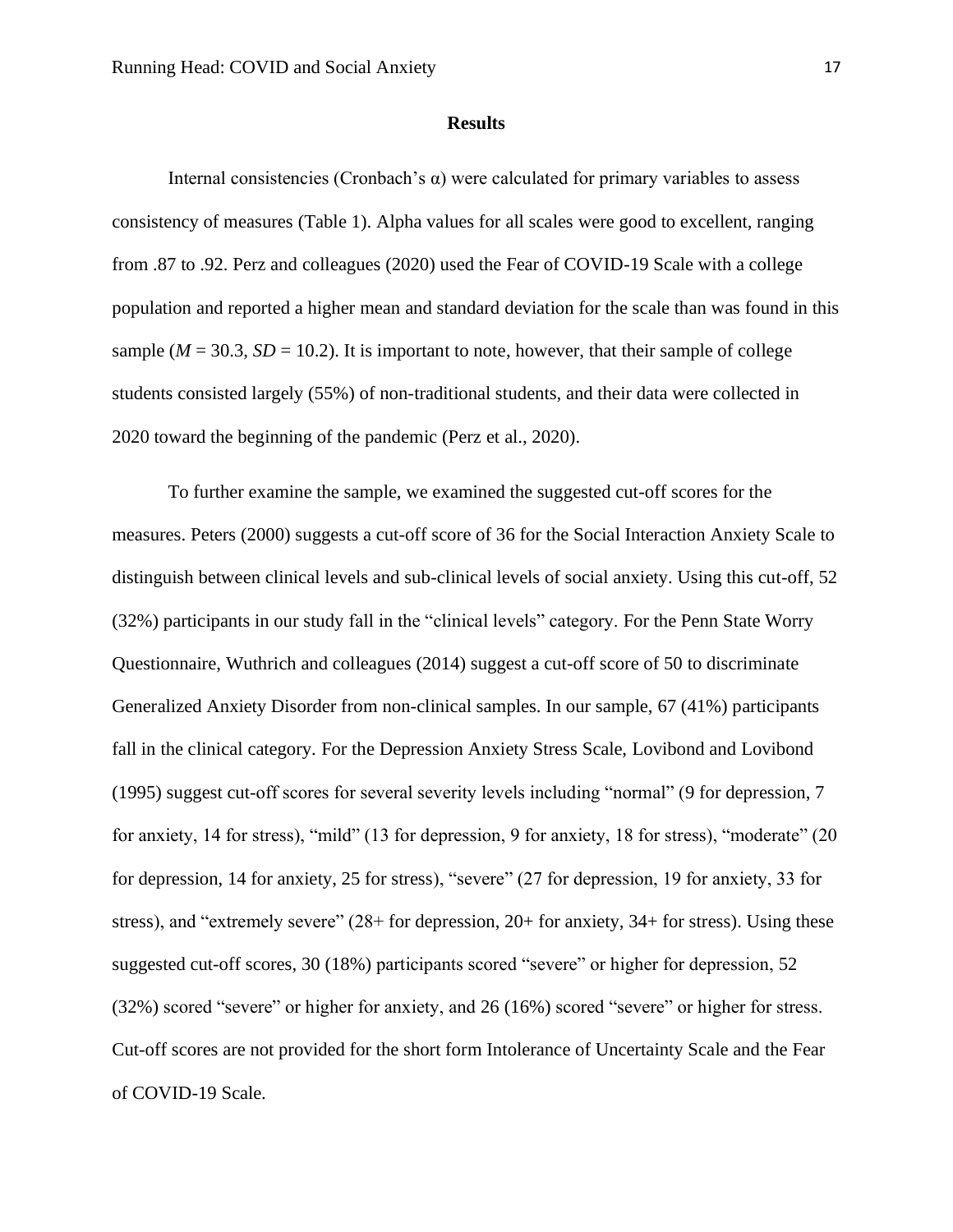Although there are no cut-off scores to determine a potentially clinical level of fear of COVID, we further examined the scores in the sample on the Fear of COVID-19 Scale. Items are rated on a 5-point Likert scale ranging from 1 ("Strongly Disagree") to 5 ("Strongly Agree"). When looking at items on the scale that are related to feeling afraid or anxious, the individual item means range from 2.16 ("I am afraid of losing my life because of Corona.") to 2.45 ("When I watch the news and stories about Corona on social media, I become nervous or anxious."). When looking at individual items that refer to physical reactions to the fear of COVID, the item means ranges from 1.33 ("I cannot sleep because I'm worrying about getting Corona.") to 1.60 ("My heart races or palpitates when I think about getting corona."). Thus, we would posit that participants in our sample reported relatively low to moderate fear of COVID on average, and many of those experiencing some fear of COVID are not experiencing enough fear to exhibit physical symptoms.

## **Main Hypotheses**

Hypothesis 1a and 1b were supported (see Table 2). Hypothesis 1a predicted that social anxiety would be positively correlated with fear of COVID; social anxiety was positively correlated with fear of COVID ( $r = .248$ ,  $p < .001$ ). Hypothesis 1b predicted that Intolerance of Uncertainty would mediate the relationship between social anxiety and fear of COVID. To determine if social anxiety was positively correlated with fear of COVID, and that Intolerance of Uncertainty mediated this relationship, a Baron and Kenny test for mediation was performed. Step 1 of this process requires a relationship between the hypothesized causal variable (fear of COVID) and outcome variable (social anxiety). A multiple regression analysis indicated that fear of COVID and social anxiety were positively correlated in the sample, β = .25, *p* = .001.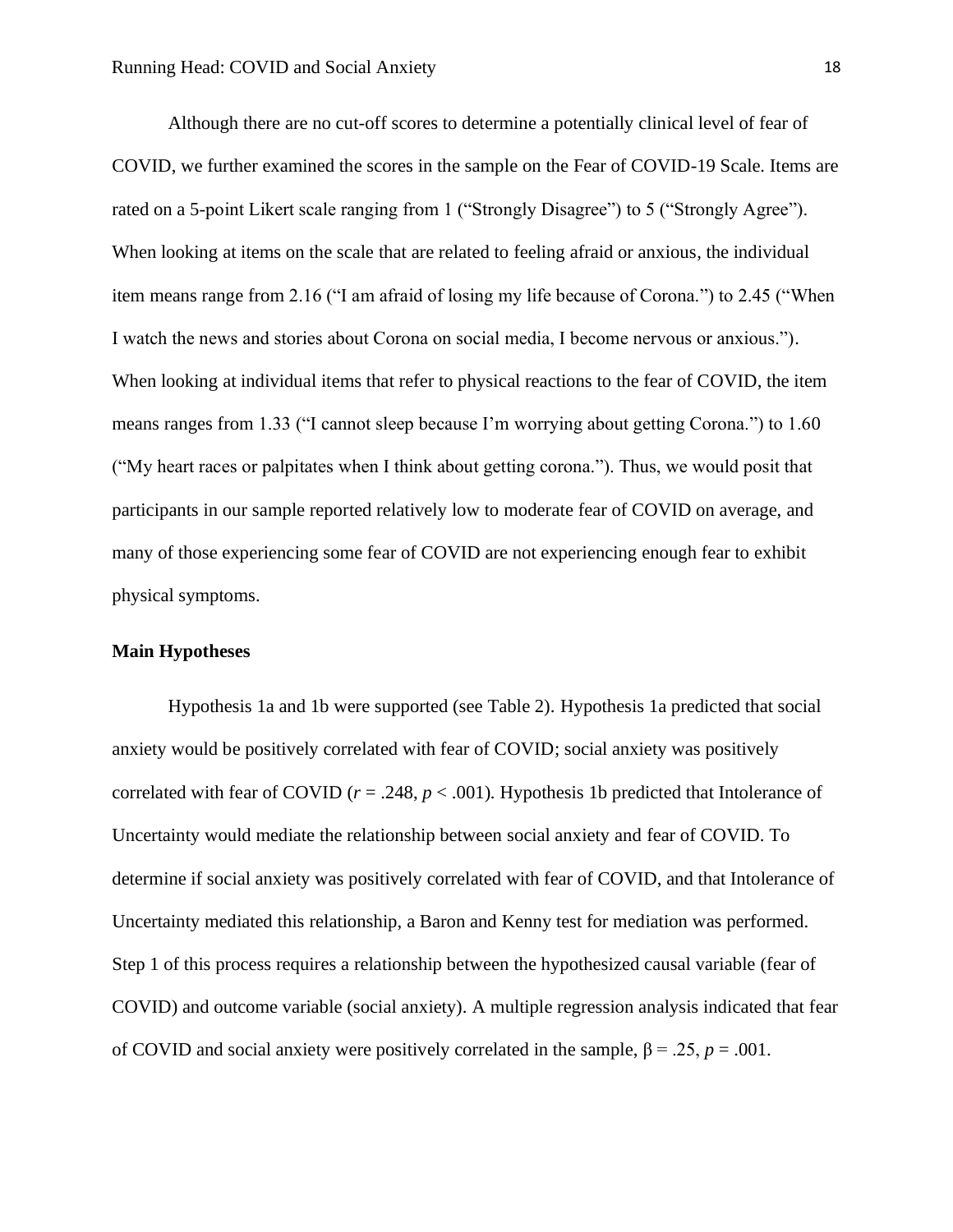Step 2 looked at the causal variable and the potential mediating variable (Intolerance of Uncertainty. Another multiple regression analysis was performed, and as fear of COVID increased, Intolerance of Uncertainty increased as well, β = .33, *p* < .001.

Step 3 examined the relationship between the mediating variable and the outcome variable while controlling the causal variable. Results showed that as Intolerance of Uncertainty increased, social anxiety increased,  $β = .68$ ,  $p < .001$ .

Step 4 investigated whether the relationship between the causal variable and the outcome variable is fully mediated ( $\beta = 0$ ) or partially mediated ( $\beta \neq 0$ ). With this sample, we found a partial correlation, β = .025, *p* = .675, though the results that we found were close to full mediation. As fear of COVID increased, social anxiety was not significantly related, while controlling Intolerance of Uncertainty. The amount of mediation was .22. According to a Sobel's test, the partial mediation was statistically significant,  $Z = 4.10$ ,  $p < .001$ .

Hypothesis 2a and 2b were supported (See Table 4). This was tested using hierarchical multiple regression. Hypothesis 2a predicted that worry and depression would predict fear of COVID; depression predicted fear of COVID (β = .25,  $p = .002$ ). However, the relationship between worry and fear of COVID was marginally non-significant, though it was trending in the predicted direction ( $\beta$  = .16, *p* = .052) and Hypothesis 2b predicted that social anxiety would predict fear of COVID-19 beyond the effects of worry and depression. Social anxiety did not predict fear of COVID-19 beyond the effects of worry and depression ( $\beta$  = .06, *p* = .56).

#### **Exploratory Analysis**

To further explore the relationship between fear of COVID-19, Intolerance of Uncertainty, and social anxiety. We conducted a mediation model with the causal and outcome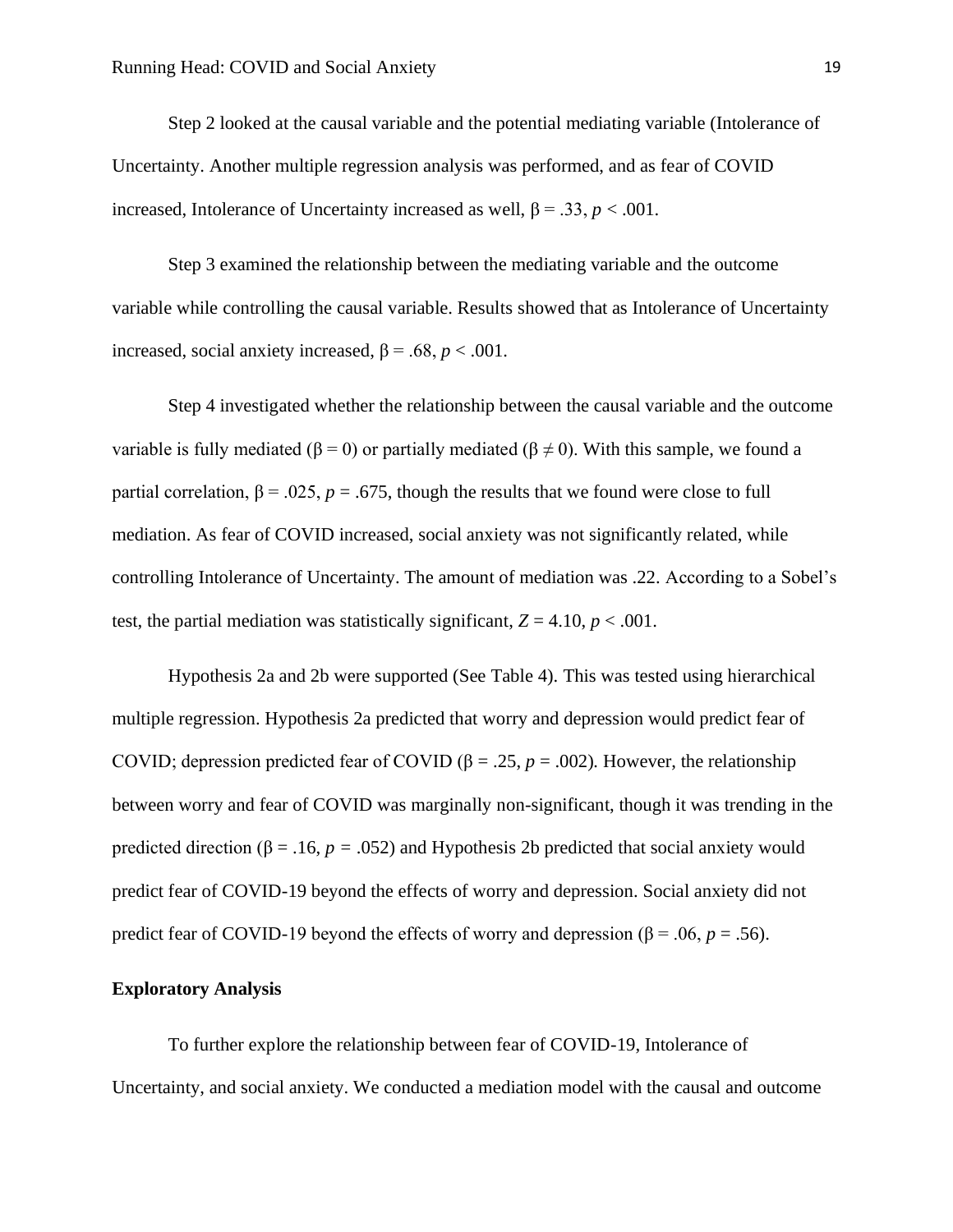variable flipped (see Table 3). In this analysis, social anxiety is our causal variable, and fear of COVID-19 is our outcome variable, with Intolerance of Uncertainty as our mediator. To determine if fear of COVID was positively correlated with social anxiety, and that Intolerance of Uncertainty mediated this relationship, a Baron and Kenny test for mediation was performed. Step 1 of this process requires a relationship between the hypothesized causal variable (social anxiety) and outcome variable (fear of COVID). A multiple regression analysis indicated that social anxiety and fear of COVID were positively correlated in the sample,  $\beta = .25$ ,  $p = .001$ .

Step 2 looked at the causal variable and the potential mediating variable (Intolerance of Uncertainty. Another multiple regression analysis was performed, and as social anxiety increased, Intolerance of Uncertainty increased as well, β = .69, *p* < .001.

Step 3 examines the relationship between the mediating variable and the outcome variable while controlling the causal variable. Results showed that as Intolerance of Uncertainty increased, fear of COVID increased,  $\beta$  = .30, *p* = .004.

Step 4 investigates whether the relationship between the causal variable and the outcome variable is fully mediated ( $\beta = 0$ ) or partially mediated ( $\beta \neq 0$ ). With this sample, we found a partial correlation, β = .04, *p* = .675. As social anxiety increased, fear of COVID was not significantly related, while controlling Intolerance of Uncertainty. The amount of mediation was .20. According to a Sobel's test, the partial mediation was statistically significant,  $Z = 2.82$ ,  $p =$ .002.

We also explored the possibility of Intolerance of Uncertainty being a moderating variable. We first transformed the predictor and the potential moderator into centered variables.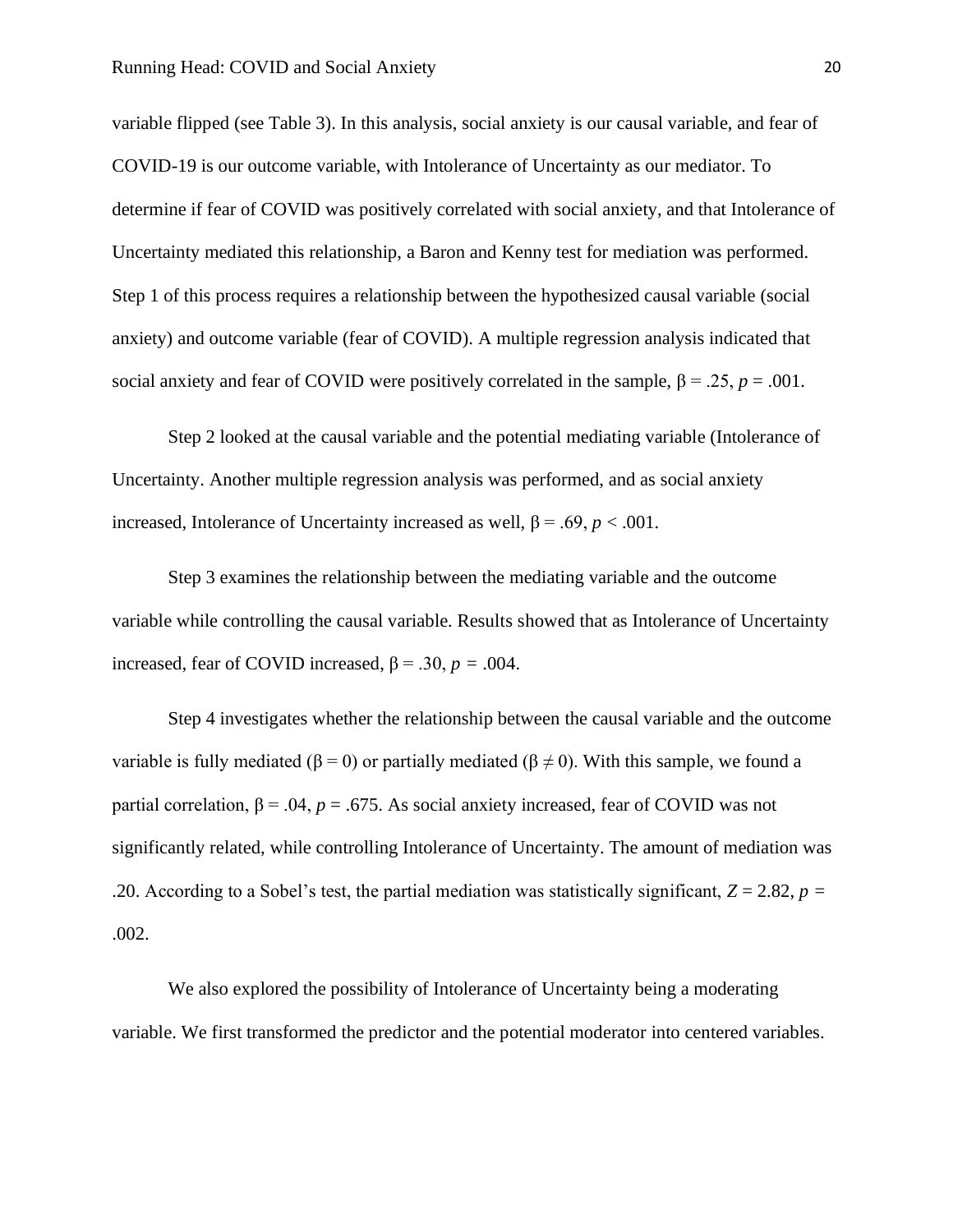We then performed a hierarchical regression using the centered variables and found this to be non-significant (β = .038, *p* = .511).

#### **Discussion**

The purpose of this study was to examine the level of COVID-19 fears in college students and whether these are related to social anxiety and Intolerance of Uncertainty. Although the fear of COVID-19 is a newly developing phenomenon, there is a quickly growing pool of research. Although the concept of Intolerance of Uncertainty has been around for several years, the research is limited for it as well. In this section, we discuss the relationship that fear of COVID has with social anxiety, and the potential role that Intolerance of Uncertainty plays. This section concludes with a discussion of limitations and putative clinical implications.

Our primary hypothesis was that fear of COVID would predict social anxiety, and that Intolerance of Uncertainty would mediate that relationship. We found that fear of COVID was related to social anxiety in our sample, and Intolerance of Uncertainty did partially mediate this relationship. Surprisingly, we found that the relationship between fear of COVID and social anxiety was not present when we controlled for the mediating variable, suggesting that Intolerance of Uncertainty is a necessary factor for the relationship to exist. While this suggests that Intolerance of Uncertainty plays a key role in the relationship, there are other factors involved that are unknown at this point, as we found it to be partial mediation. This is a particularly interesting finding, as there is a rapidly growing area of research on COVID-19 and various kinds of anxiety, but few studies have included Intolerance of Uncertainty.

Our secondary hypothesis was that worry, and depression would predict fear of COVID, and that social anxiety would predict COVID beyond the effects of worry and depression. We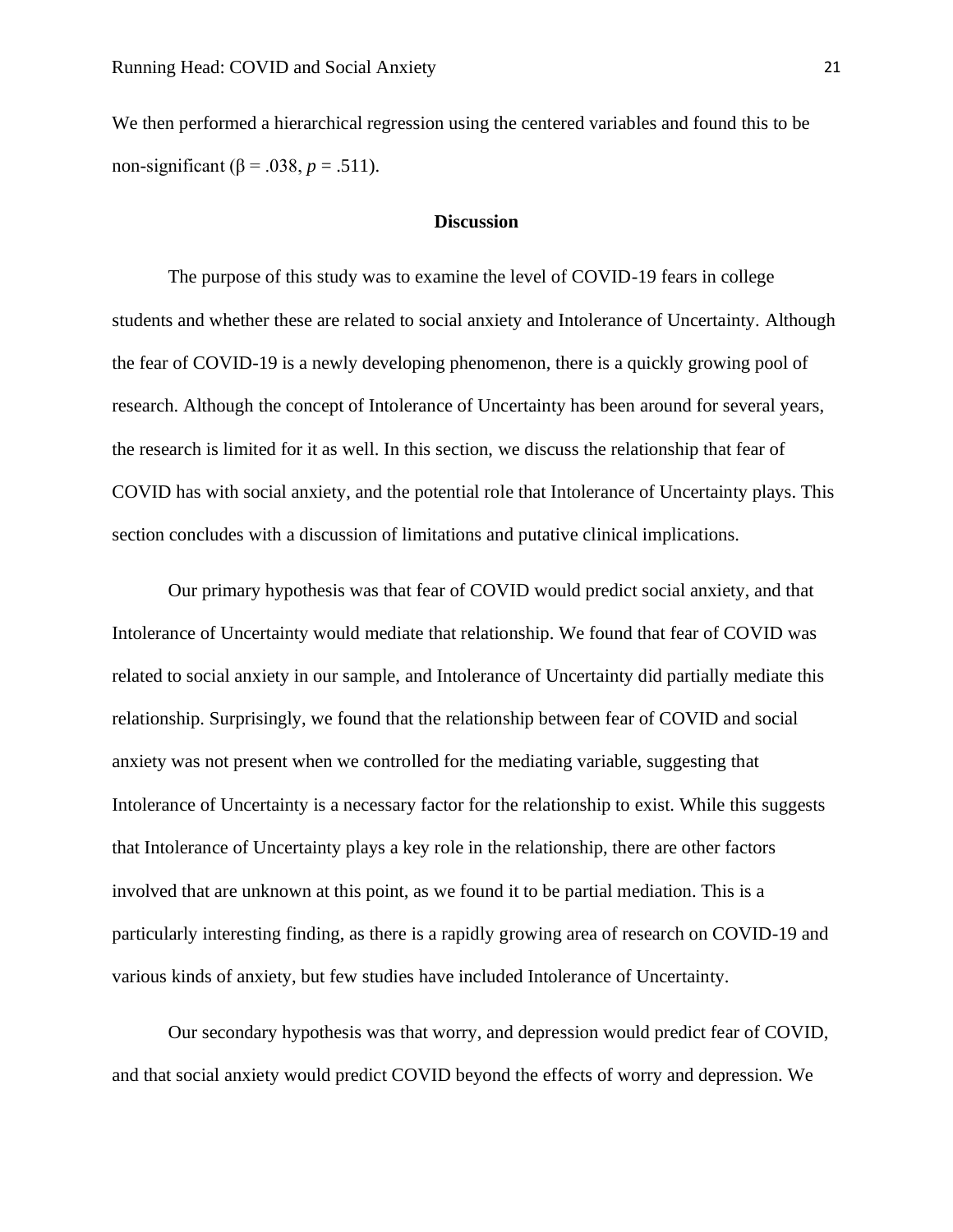#### Running Head: COVID and Social Anxiety 22

wanted to include these variables; given that worry and depression are related to and overlap with social anxiety, so it is important to account for these different related outcomes. Depression predicted fear of COVID. However, the relationship between worry and fear of COVID was marginally insignificant, though it was trending in the predicted direction. Social anxiety did not predict COVID fears beyond the effects of worry and depression. This finding suggests that worry and depression may be additional factors to consider when examining the relationship between fear of COVID and social anxiety. We may be seeing additional mediators with worry and depression, considering that we found intolerance of uncertainty was only a partial mediator.

We followed up with some exploratory analyses as well. Considering that social anxiety is more of a trait, we wondered if we had the causal and outcome variables flipped, and social anxiety predicted fear of COVID, rather than the other way around. We found results comparable to our first analysis. Social anxiety did predict fear of COVID, but only when intolerance of uncertainty was taken into consideration as a mediator. We also explored the possibility of intolerance of uncertainty being a moderator, but we found this to be insignificant.

#### **Limitations**

One of the primary limitations of this study is the use of the Fear of COVID Scale (Ahorsu et al., 2020). The Fear of COVID Scale measures the fear that people have of the virus itself. Specifically, it would have been preferable to assess the specific social fears related to COVID. Our research yielded no such existing scale. We concluded that the Fear of COVID scale was the best available option, and we did not have the resources to develop a new scale.

Another limitation is the timing of the study. We may have found different results if this study had been conducted in 2020 when the pandemic was new and perhaps causing more fear,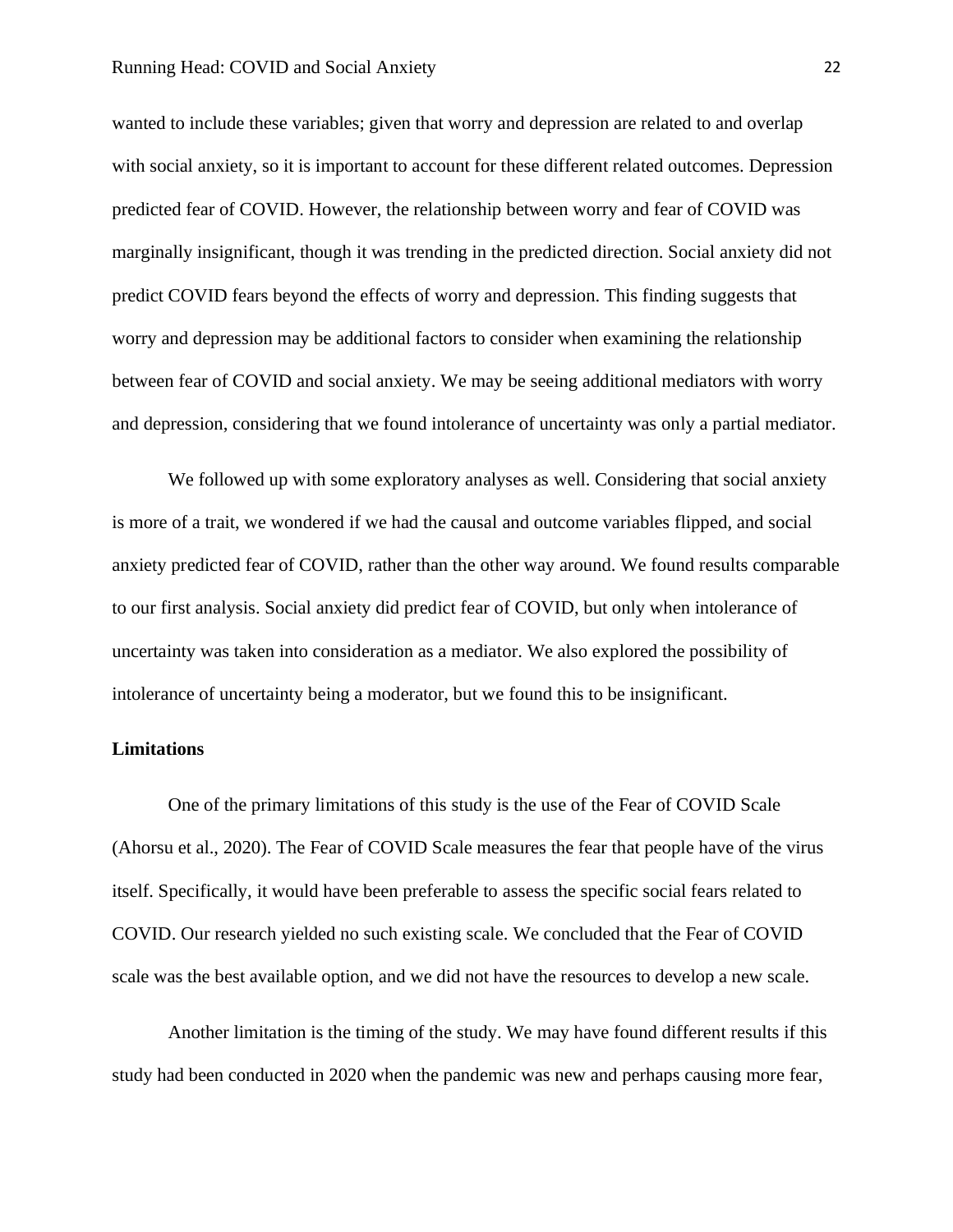social anxiety, and uncertainty in college students. We suspect that people have had time to adjust to the new norms of the pandemic.

Finally, the pandemic is a new occurrence, and while the research is growing rapidly, there are still limited data and measures. Likewise, Intolerance of Uncertainty is also an under researched topic. Considering that these two variables are two of our primary variables in the study, it is difficult to determine if there are other factors related to them that are not accounted for in this study due to the lack of available research. Additional research related to the effects of the pandemic and Intolerance of Uncertainty would be beneficial.

### **Clinical Implications**

Not only have we seen an increase in research related to psychological distress during the pandemic, but we also have seen an increase in people seeking counseling services related to pandemic distress. This study suggests that a focus on developing a tolerance for uncertainty could be beneficial for people seeking treatment due to anxiety resulting from the pandemic. Developing new coping skills that build tolerance to uncertainty could potentially lead to effective therapeutic outcomes for people experiencing psychological distress related to the COVID-19 pandemic.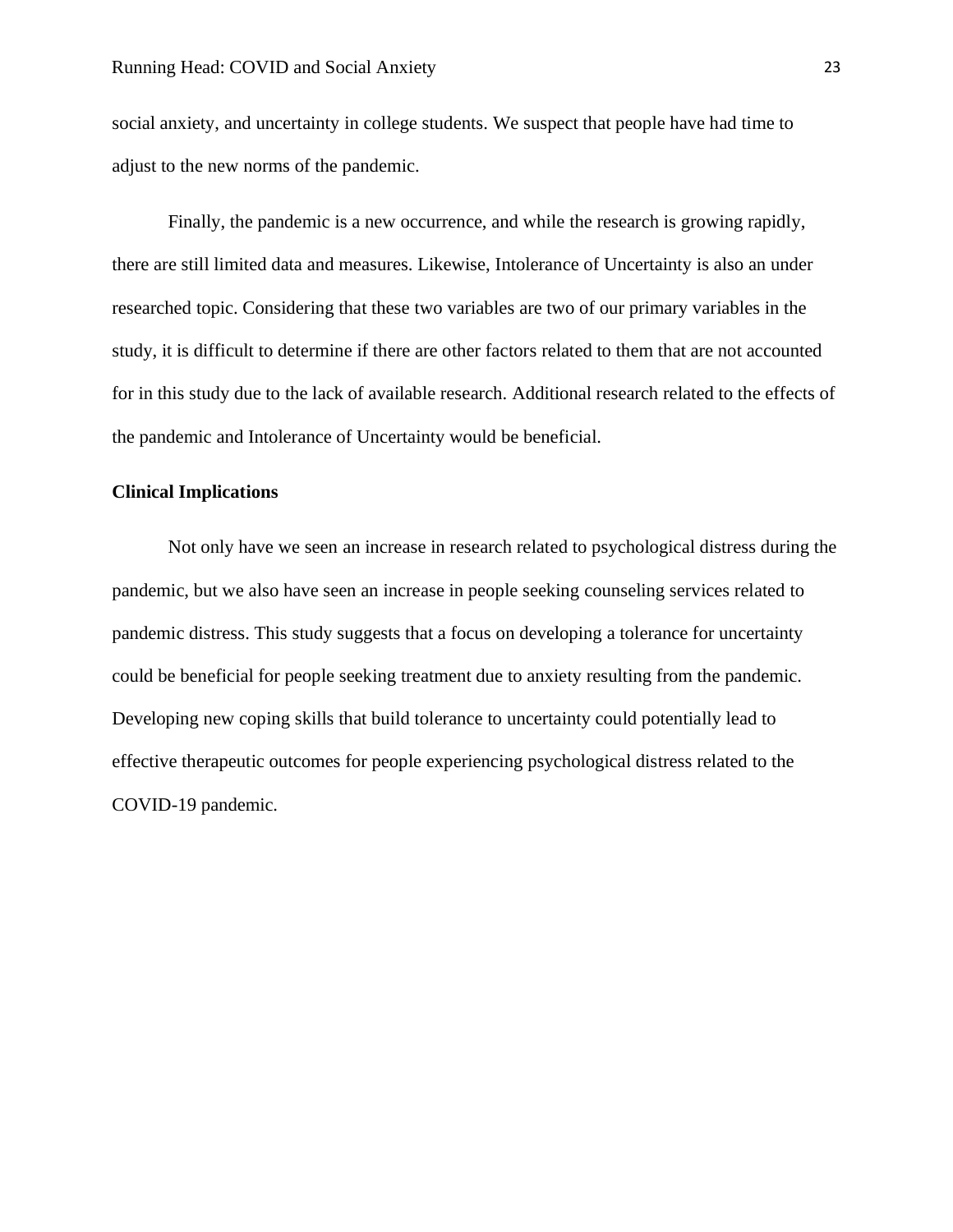#### References

- Ahorsu, D. K., Lin, C., Imani, V., Saffari, M., Griffiths, M. D., & Pakpour, A. H. (2020). The Fear of COVID-19 Scale: Development and initial validation. *International Journal of Mental Health and Addiction, 2020.* https://doi.org/10.1007/s11469-020-00270-8.
- AJMC Staff. (2021). *A Timeline of COVID-19 Development in 2020*. https://www.ajmc.com/view/a-timeline-of-covid19-developments-in-2020.
- Antony, M. M., Bieling, P. J., Cox, B. J., Enns, M. W., & Swinson, R. P. (1998). Psychometric properties of the 42-item and 21-item versions of the depression anxiety stress scales in clinical groups and a community sample. *Psychological Assessment, 10* (2), 176-181.
- Asghari, A., Saed, F., & Dibajnia, P. (2008). Psychometric properties of the Depression Anxiety Stress Scales-21 (DASS-21) in a non-clinical Iranian sample. *International Journal of Psychology, 2*(2), 82-102.
- Bakioglu, F., Korkmaz, O., & Ercan, H. (2020). Fear of COVID-19 and positivity: Mediating role of intolerance of uncertainty, depression, anxiety, and stress. *International Journal of Mental Health and Addiction.* https://doi.org/10.1007/s11469-020-00331-y.
- Beck, J. G., Stanley, M. A., & Zebb, B. J. (1995). Psychometric properties of the Penn State Worry Questionnaire in Older Adults. *Journal of Clinical Geropsychology, 1*(1), 33-42.
- Bitan, D. T., Grossman-Giron, A., Bloch, Y., Mayer, Y., Shiffman, N., & Mendlovic, S. (2020). Fear of COVID-19 scale: Psychometric characteristics, reliability and validity in the Israeli population. *Psychiatry Research, 289*. https://doi.org/10.1016/j.psychres.2020.113100.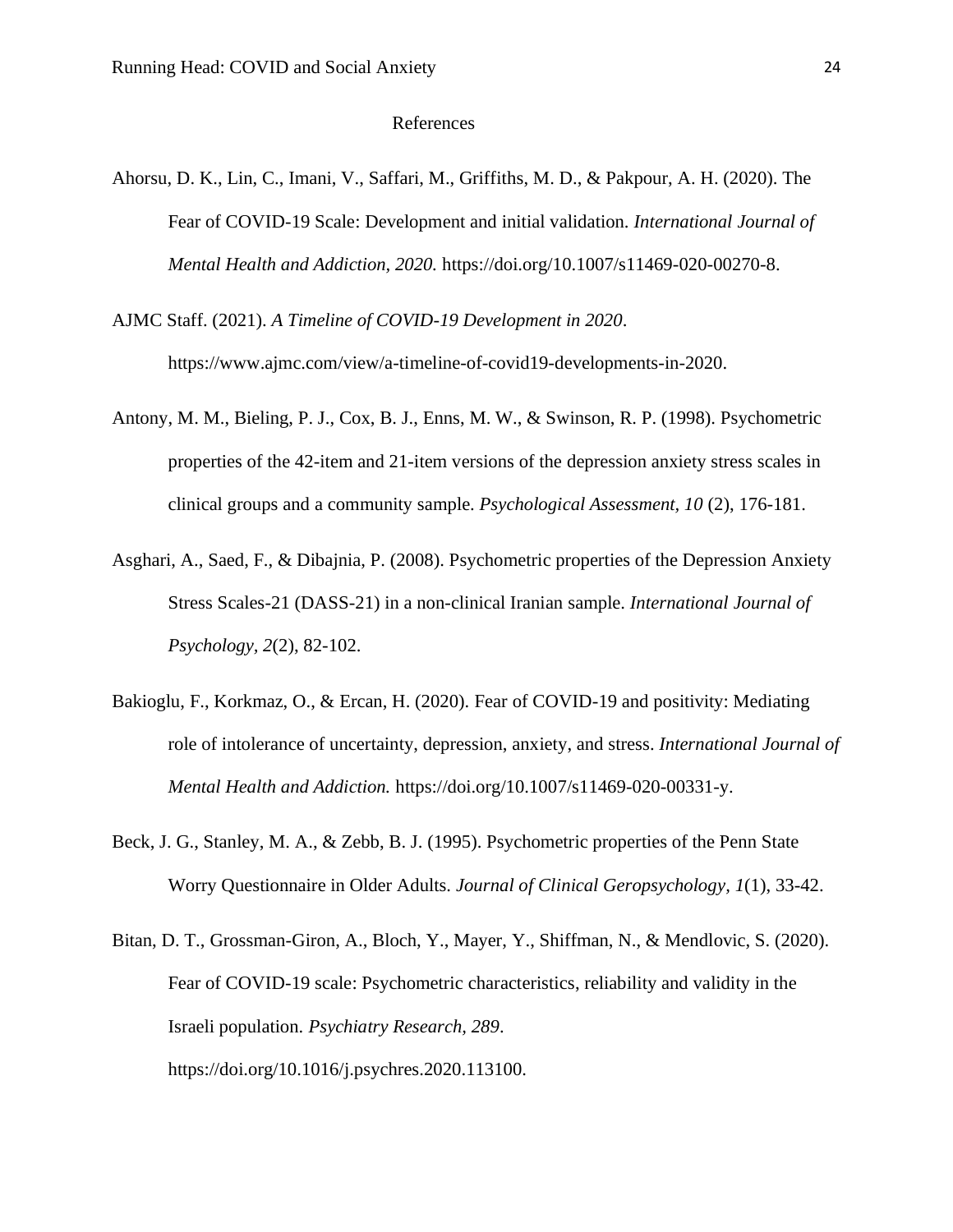- Boelen, P. A., & Reijntjes, A. (2009). Intolerance of uncertainty and social anxiety. *Journal of Anxiety Disorders, 23*, 130-135.
- Browning, M. H. E. M., Larson, L. R., Sharalevska, I., Rigolon, A., McAnirlin, O., Mullenbach, L., ... Alvarez, H. O. (2021). Psychological impacts from COVID-19 among university students: Risk factors across seven states in the United States. *PLoS ONE, 16* (1), https://doi.org/10.1371/journal.pone.0245327.
- Buhr, K., & Dugas, M. J. (2009). The role of anxiety and intolerance of uncertainty in worry: An experimental manipulation. *Behaviour Research and Therapy, 47*, 215-223.
- Carleton, R. N., Collimore, K. C., Asmundson, G. J. G., McCabe, R. E., Rowa, K., & Antony, M. M. (2009). Refining and Validating The Social Interaction Anxiety Scale and The Social Phobia Scale. *Depression and Anxiety, 26*, 71-81. https://doi.org/10.1002/da.20480.
- Carleton, R. N., Collimore, K. C., & Asmundson, G. J. G. (2010). "It's not just the judgements It's that I don't know": Intolerance of uncertainty as a predictor of social anxiety. *Journal of Social Anxiety Disorders, 24*, 189-195. https://doi.org/10.1016/j.janxdis.2009.10.007.
- Carleton, R. N., Mulvogue, M. K., Thibodeau, M. A., McCabe, R. E., Antony, M. M., & Asmundson, G. J. G. (2012). Increasingly certain about uncertainty: Intolerance of uncertainty across anxiety and depression. *Journal of Anxiety Disorders, 26*, 468-479. https://doi.org/10.1016/j.janxdis.2012.01.011.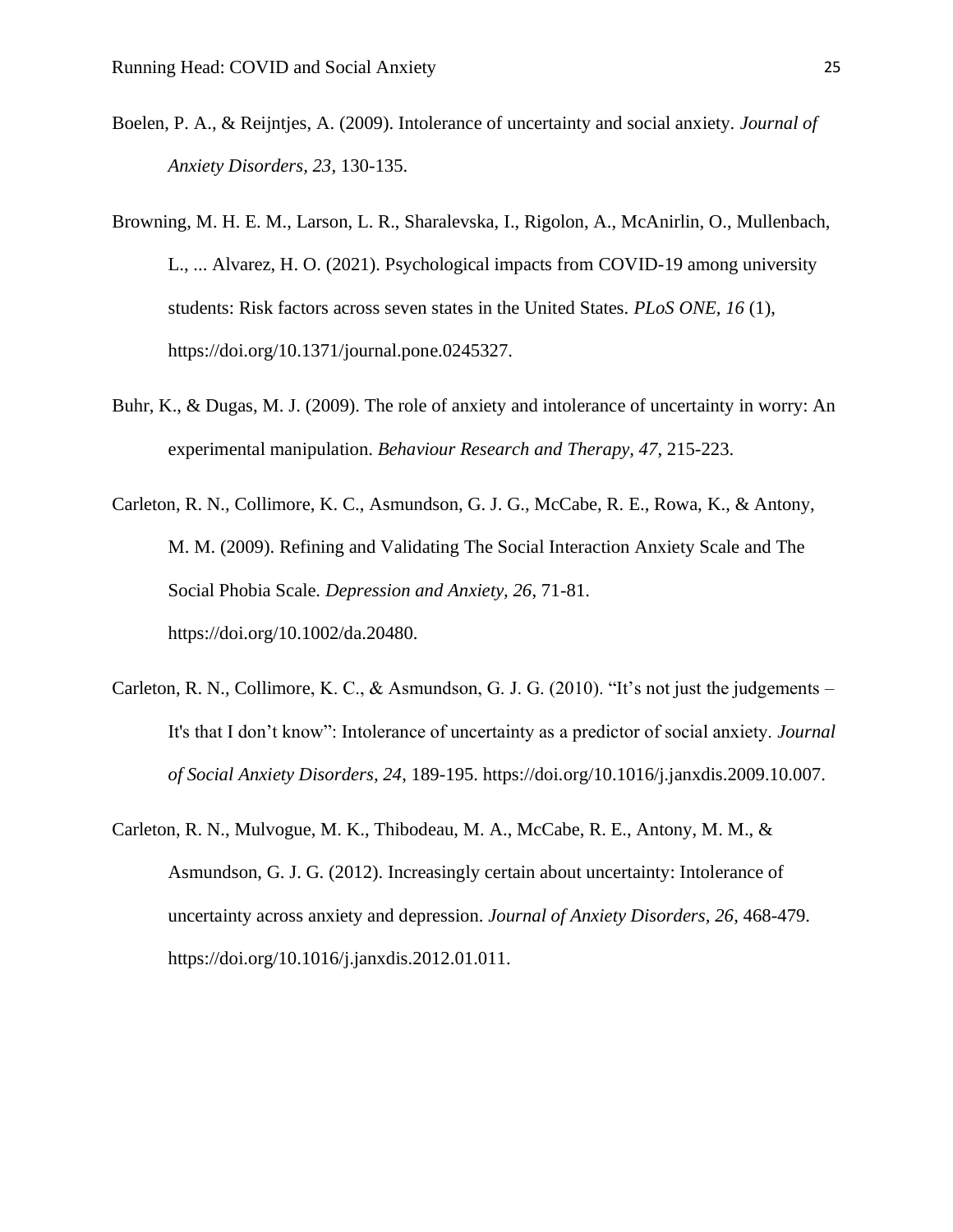- Czeisler, M. E., Lane, R. I., Petrosky, E., Wiley, J. F., Christensen, A., Njai, R., ... Rajarathnam, S. M. W. (2020). Mental health, substance use, and suicidal ideation during the COVID-19 pandemic – United States, June 24-30, 2020. *Morbidity and Mortality Weekly Report, 69*(32).
- Dall, C., & Schnirring, L. (2020). COVID-19 overwhelming hospitals, morgues in US, other nations*.* https://www.cidrap.umn.edu/news-perspective/2020/12/covid-19-overwhelminghospitals-morgues-us-other-nations.
- Dar, K. A., Iqbal, N., & Mushtaq, A. (2017). Intolerance of uncertainty, depression, and anxiety: Examining the indirect and moderating effects of worry. *Asian Journal of Psychiatry, 29*, 129-133. https://dx.doi.org/10.1016/j.ajp.2017.04.017.
- Deniz, M. E. (2021). Self-compassion, intolerance of uncertainty, fear of COVID-19, and wellbeing: A serial mediation investigation. *Personality and Individual Differences, 177*. https://doi.org/10.1016/j.paid.2021.110824.
- Dugas, M.J., Gosselin, P., & Ladouceur, R. (2001). Intolerance of uncertainty and worry: Investigating specificity in a nonclinical sample. *Cognitive Therapy Research, 25* (5)*,*  551-558.
- Ferreira, D. C. S, Oliveira, W. L., Delabrida, Z. N. C., Faro, A., & Cerqueira-Santos, E. (2020). Intolerance of uncertainty and mental health in Brazil during the Covid-19 pandemic. *Suma Psicologica, 27*(1), 62-69. https://doi.org/10.14349/sumapsi.2020.v27.n1.8.
- Fiorenzato, E., Zabberoni, S., Costa, A., & Cona, G. (2021). Cognitive and mental health changes and their vulnerability factors related to COVID-19 lockdown in Italy. *PLoS ONE,* [https://doi.org/10.1371/journal.pone.0246204.](https://doi.org/10.1371/journal.pone.0246204)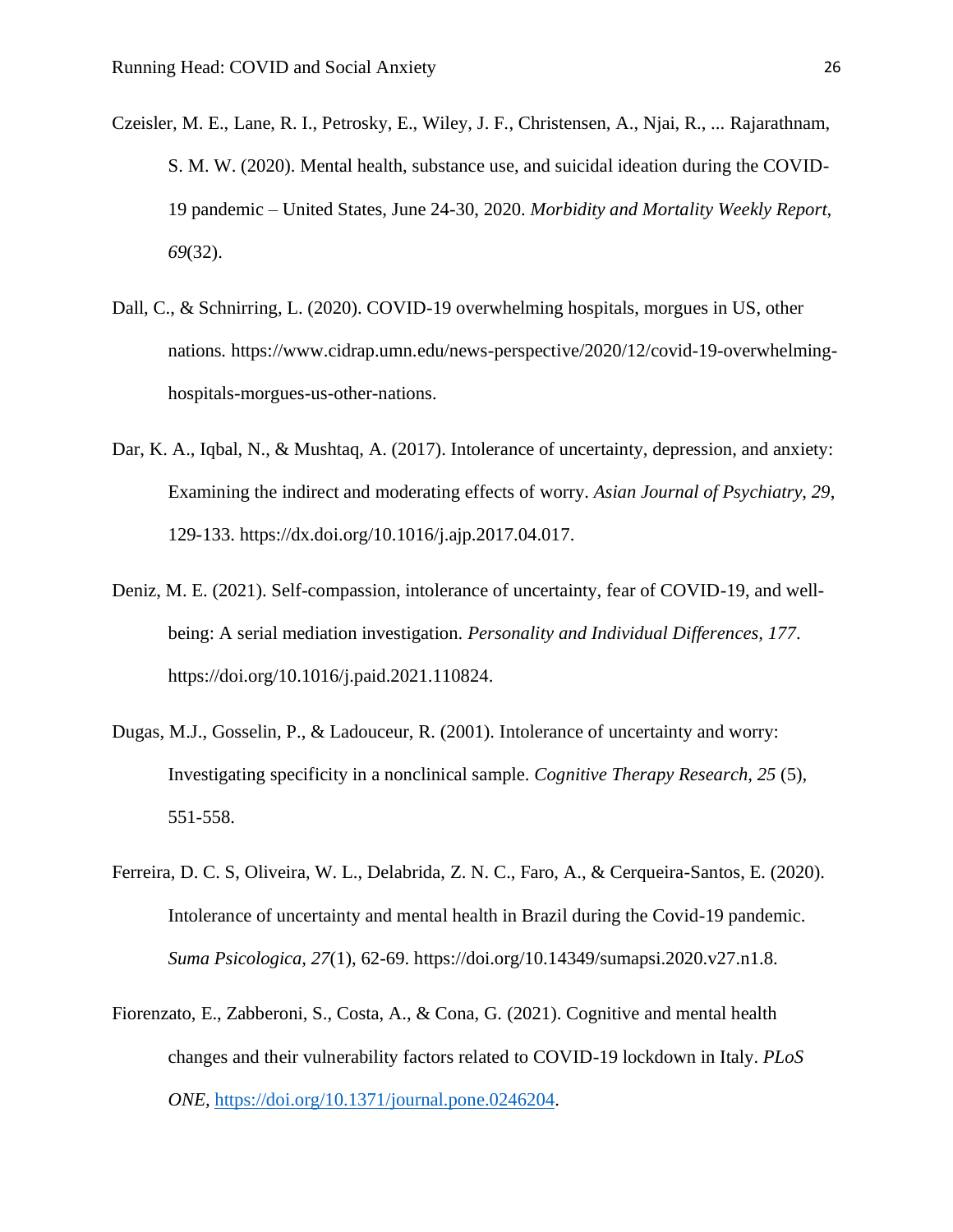- Fitzpatrick, K. M., Harris, C., Drawve, G. (2020). Fear of COVID-19 and the mental health consequences in America. *Psychological Trauma: Theory, Research, Practice, and Policy.* Advance online publication. [http://dx.doi.org/10.1037/tra0000924.](http://dx.doi.org/10.1037/tra0000924)
- Freeston, M. H., Rheaume, J., Letarte, H., Dugas, M., Ladouceur, R. (1994). Why do people worry? *Personality and Individual Differences, (17)*6, 791-802.
- Fritz, M. S., & MacKinnon, D. P. (2007). Required sample size to detect the mediated effect. *Psychological Sciences 18*(3), 233-239. https://doi.org/10.111/j.1467-9280.2007.01882.x
- Grenier, S., Barrette, A., & Ladouceur, R. (2005). Intolerance of uncertainty and intolerance of ambiguity: Similarities and differences. *Personality and Individual Differences, 39*, 593- 600. https://doi.org/10.1016/j.paid.2005.02.014.
- Holmes, E. A., O'Connor, R. C., Perry, V. H., Racey, I., Wessely, S., Arseneault, L., ... Bullmore, E. (2020). Multidisciplinary research priorities for the COVID-19 pandemic: A call for action for mental health science. *Lancet Psychiatry, 7*, 547-560. https://doi.org/10.1016/52215-0366(20)30168-1.
- Hong, R. Y., & Lee, S. S. M. (2015). Further clarifying prospective and inhibitory intolerance of uncertainty: Factorial and construct validity of test scores from the intolerance of uncertainty scale. *Psychological Assessment, 27*(2), 605-620. https://dx.doi.org/10.1037/pas0000074.
- Khawaja, N. G., & Yu, L. N. H. (2010). A comparison of the 27-item and 12-item intolerance of uncertainty scale. *Clinical Psychologist, 14*(3), 97-106). https://doi.org/10.1080/13284207.2010.502542.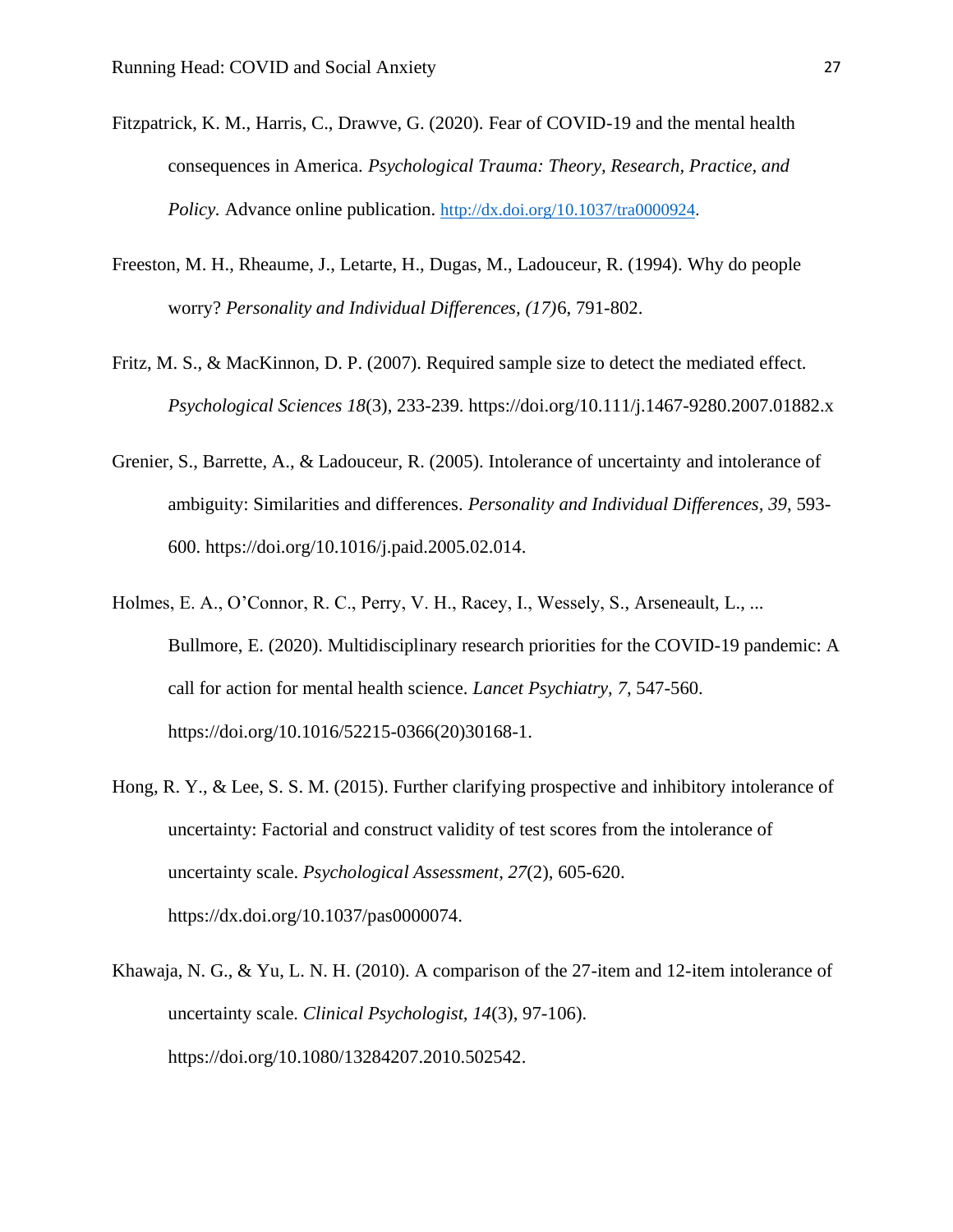- Lee, E., Moon, S. H., Cho, M. S., Park, E. S., Kim, S. Y., Han, J. S., & Cheio, J. H. (2019). The 21-item and 12-item versions of the depression anxiety stress scales: Psychometric evaluation in a Korean population. *Asian Nursing Research, 13*, 30-37. https://doi.org/10.1016/j.anr.2018.11.006.
- Lee, E., Orsillo, S. M., Roemer, L., & Allen, L. B. (2010). Distress and avoidance in Generalized Anxiety Disorder: Exploring the relationships with intolerance of uncertainty and worry. *Cognitive Behaviour Therapy, 39*(2), 126-136. https://doi.org/10.1080/16506070902966918.
- Lovelace Jr., B. (2020). *Coronavirus: CDC quietly releases detailed guidelines for reopening America.* https://www.cnbc.com/2020/05/20/coronavirus-cdc-quietly-releases-detailedguidelines-for-reopening-us.html.
- Lovibond, S. H., & Lovibond, P. F. (1995). Manual for the Depression, Anxiety & Stress Scales. (2nd Ed.) Sydney: Psychology Foundation.
- Lowe, J., & Harris, L. M. (2019). A comparison of death anxiety, intolerance of uncertainty, and self-esteem as predictors of social anxiety symptoms. *Behaviour Change, 36*, 165-179. https://doi.org/10.1017/bec.2019.11.
- Manjareeka, M., & Pathak, M. (2021). COVID-19 Lockdown anxieties: Is student a vulnerable group? *Journal of Indian Association for Child and Adolescent Mental Health, 17*(1), 72- 80.
- Mattick, R. P., & Clarke, J. C. (1998). Development and validation of measures of social phobia scrutiny fear and social interaction anxiety. *Behaviour Research and Therapy, 36*, 455- 470.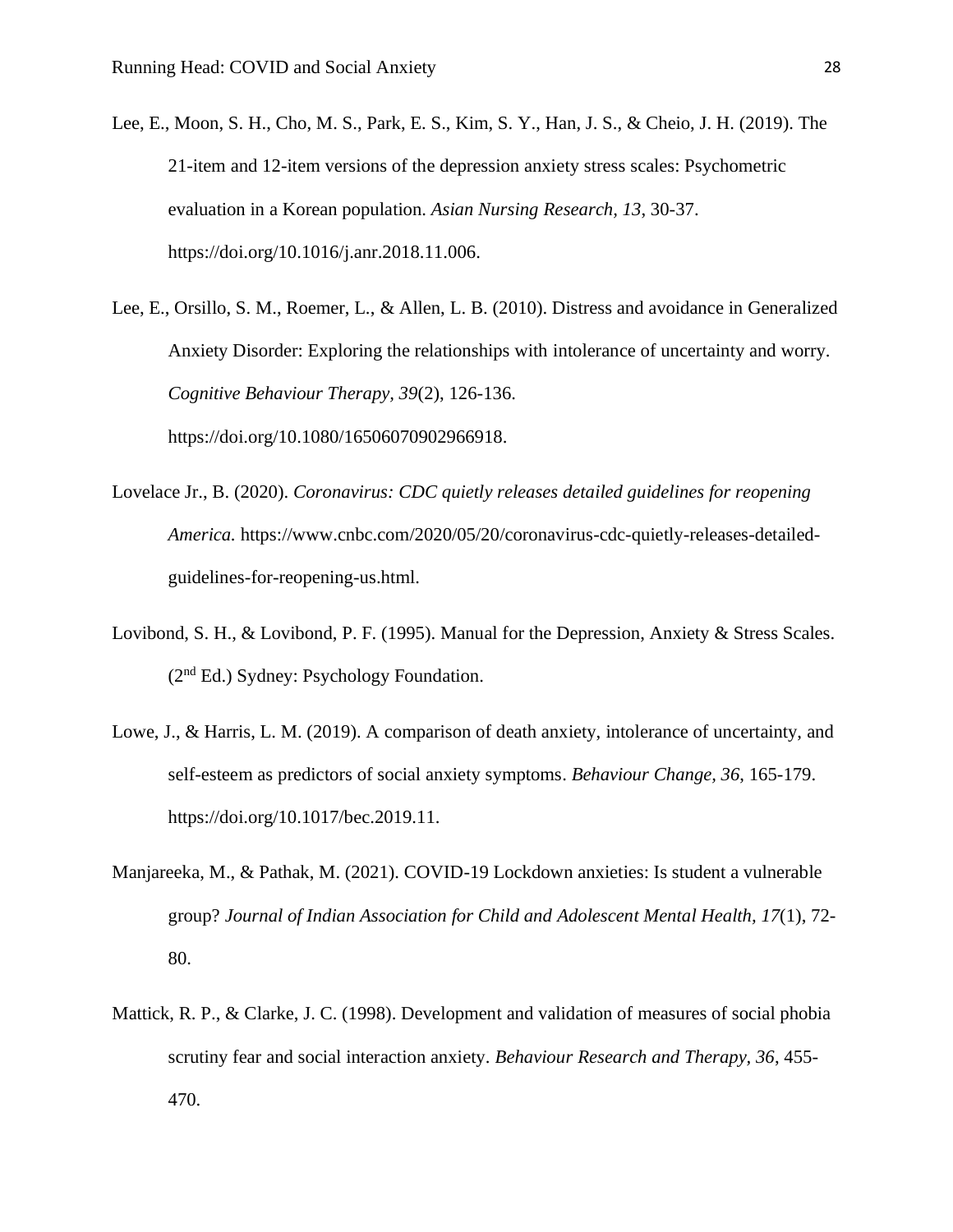- McEvoy, P. M., & Mahoney, A. E.J. (2012). To be sure, to be sure: Intolerance of uncertainty mediates symptoms of various anxiety disorders and depression. *Behavior Therapy, 43*, 533-545.
- Meyer, T. J., Miller, M. L., Metzger, R. L., & Borkovec, T. D. (1990). Development and validation of the Penn State Worry Questionnaire. *Behaviour Research and Therapy, 28*, 487-495.
- Musa, R., Fadzil, M. A., & Zain, Z. (2007). Translation, validation and psychometric properties of Bahasa Malaysia version of the Depression Anxiety and Stress Scales (DASS). *ASEAN Journal of Psychiatry, 8*(2), 82-89.
- Nielsen, M., & Levkovich, N. (2020). COVID-19 and mental health in America: Crisis and opportunity? *Families, Systems, & Health, 38* (4), 482-485. https://doi.org/10.1037/fsh0000577.
- Pan, H. (2020). A glimpse of university students' family life amidst the COVID-19 virus. *Journal of Loss and Trauma, 25* (6-7), 594-597. https://doi.org/10.1080/15325024.2020.1750194.
- Parlapani, E., Holeva, V., Nikopoulou, V. A., Sereslis, K., Athanasiadou, M., Godosidis, A., Stephanou, T., & Diakogiannis, I. (2020). Intolerance of uncertainty and loneliness in older adults during the COVID-19 pandemic. *Frontiers in Psychology, 11*. https://doi.org/10.3389/fpsyt.2020.00842.
- Perz, C. A., Lang, & B. A., Harrington, R. (2020). Validation of the fear of COVID-19 scale in a US college sample. *International Journal of Mental Health and Addiction, 2020.*  https://doi.org/10.1007/s11469-020-00356-3.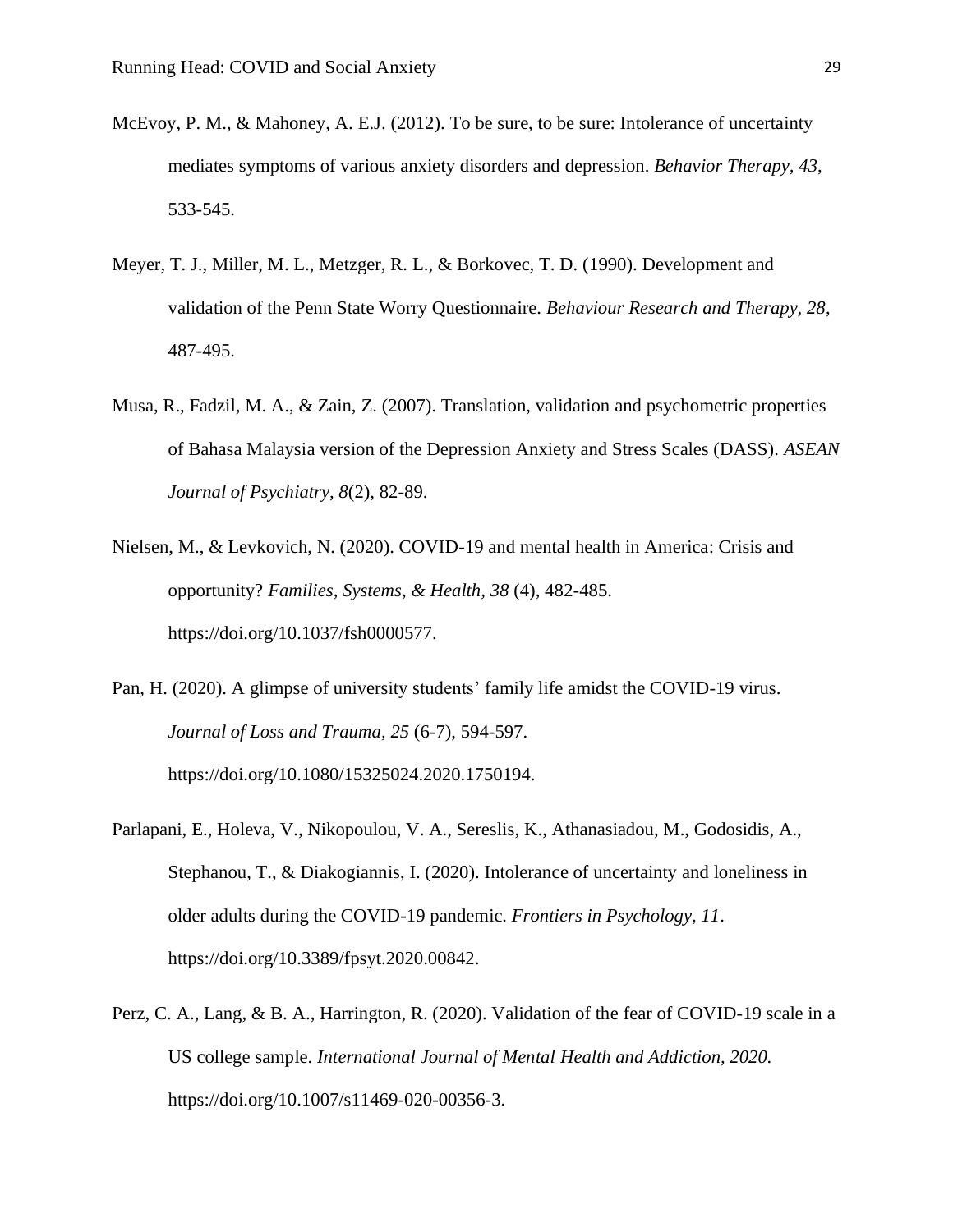- Pestle, S. L., Chorpita, B. F., & Schiffman, J. (2008). Psychometric properties of the Penn State Worry Questionnaire for children in a large clinical sample. *Journal of Clinical Child & Adolescent Psychology, 37*(2), 465-471.
- Peters, L. (2000). Discriminant validity of Social Phobia and Anxiety Inventory (SPAI), the Social Phobia Scale (SPS) and the Social Interaction Anxiety Scale (SIAS). *Behavior Research and Therapy, 38*(9), 943-950.
- Reizer, A., Geffen, L., & Koslowsky, M. (2021). Life under the COVID-19 lockdown: On the relationship between intolerance of uncertainty and psychological distress. *Psychological Trauma: Theory, Research, Practice, and Policy*. https://doi.org/10.1037/tra0001012.
- Rettie, H., & Daniels, J. (2020). Coping and tolerance of uncertainty: Predictors and mediators of mental health during the COVID-19 pandemic. *American Psychologist.*  https://dx.doi.org/10.1037/amp0000710.
- Satici, B., Saricali, M., Satici, S. A., & Griffiths, A. D. (2020). Intolerance of uncertainty and mental wellbeing: Serial mediation by rumination and fear of COVID-19. *International Journal of Mental Health and Addiction.* https://doi.org/10.1007/s11469-020-00305-0.
- Smith, B. M., Twohy, A. J., & Smith, G. S. (2020). Psychological inflexibility and intolerance of uncertainty moderate the relationship between social isolation and mental health outcomes during COVID-19. *Journal of Contextual Behavioral Science, 18,* 162-174. https://doi.org/10.1016/j.jcbs.2020.09.005.
- Sookman, D., & Pinard, D. (1995). *The Cognitive Schemata Scale: A multidimensional measure of cognitive schemas in obsessive compulsive disorder*. [Presentation]. World Congress of Behavioral and Cognitive Therapies, Copenhagen, Denmark.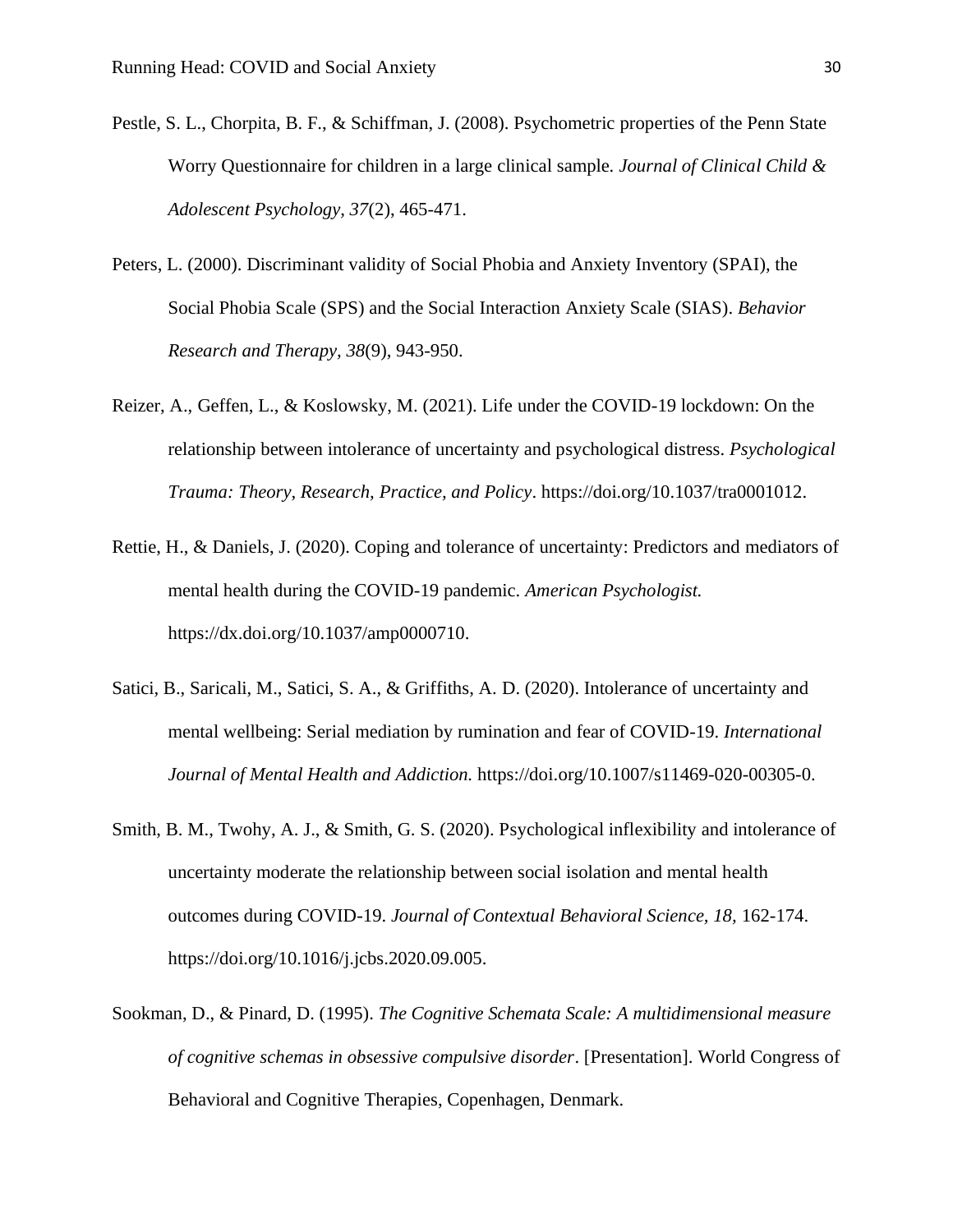Soraci, P., Ferrari, A., Abbiati, F. A., Del Fante, E., De Pace, R., Urso, A., & Griffiths, M. D. (2020). Validation and psychometric evaluation of the Italian version of the Fear of Covid-19 Scale. *International Journal of Mental Health and Addiction, 2020*. https://doi.org/10.1007/s11469-020-00277-1.

- Swee, M. B., Olino, T. M., & Heimberg, R. G. (2019). Worry and anxiety account for unique variance in the relationship between intolerance of uncertainty and depression. *Cognitive Behavioral Therapy, 48*(3), 253-264. https://doi.org/10.1080/165506073.2018.1533579.
- Tasso, A. F., Sahin, N. H., & San Roman, G. J. (2021). COVID-19 Disruption on college students: academic and socioemotional implications. *Psychological Trauma: Theory, Research, Practice, and Policy, 13* (1), 9-15. https://doi.org/10.1037/tra0000996.
- Trump, D. (2020). *Proclamation – Suspension of Entry as Immigrants and Nonimmigrants of Certain Additional Persons Who Pose a Risk of Transmitting 2019 Novel Coronavirus.*  https://trumpwhitehouse.archives.gov/presidential-actions/proclamation-suspensionentry-immigrants-nonimmigrants-certain-additional-persons-pose-risk-transmitting-2019 novel-coronavirus/.
- Wang, C., Pan, R., Wan, X., Tan, Y., Xu, L., Ho, C. S., & Ho, R. C. (2020). Immediate psychologic responses and associated factors during the initial stage of the 2019 Coronavirus disease (COVID-19) epidemic among the general population in China. *International Journal of Environmental Research and Public Health, 17*. https://doi.org/10.3390/ijerph17051729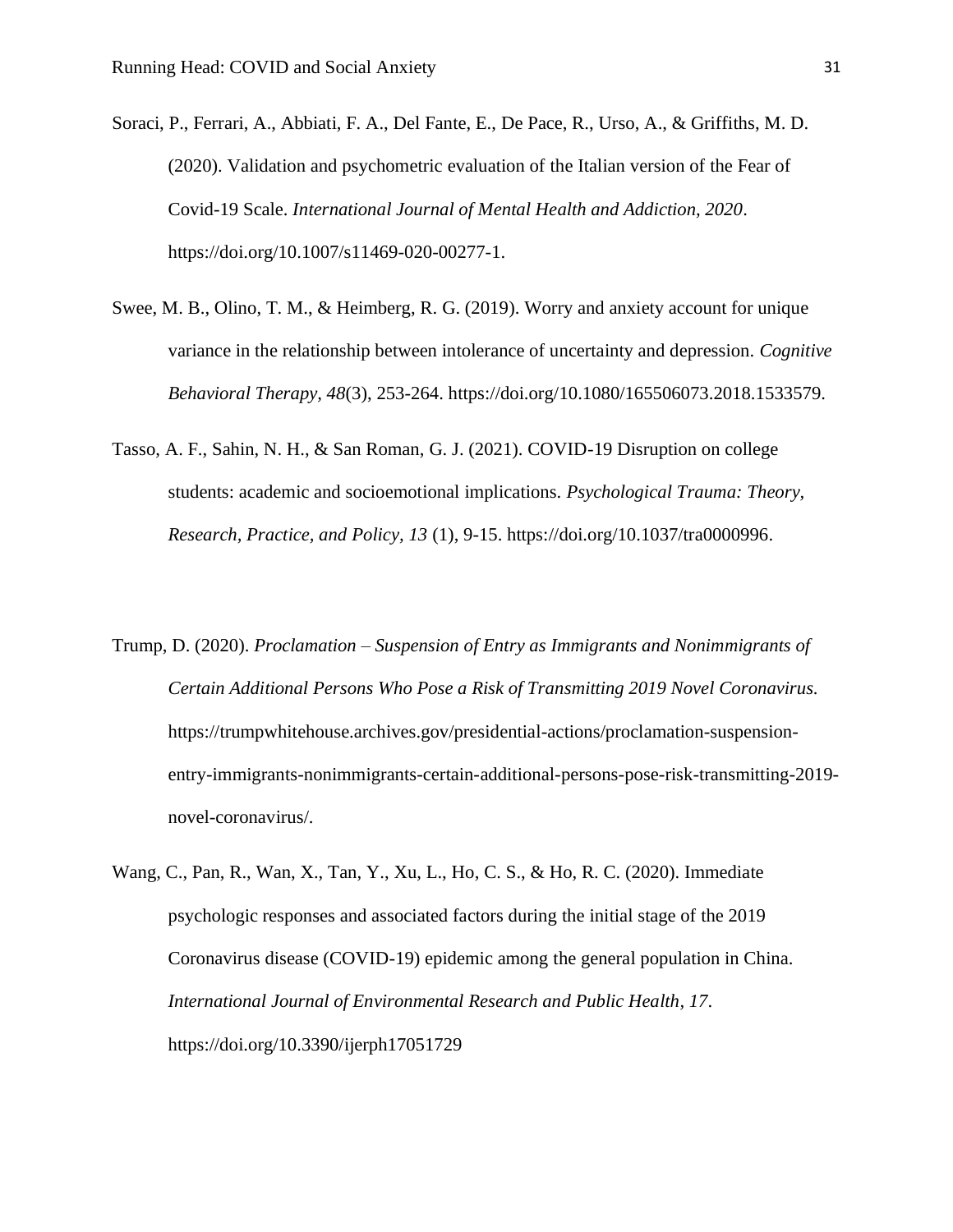- Whiting, S. E., Jenkins, W. S., May, A. C., Rudy, B. M., Davis III, T. E., & Reuther, E. T. (2014). The role of intolerance of uncertainty in social anxiety subtypes. *Journal of Clinical Psychology, 70*(3), 260-272. https://doi.org/10.1002/jclp.22024.
- World Health Organization. (2022). *WHO Coronavirus (COVID-19) Dashboard.* World Health Organization. [https://covid19.who.int.](https://covid19.who.int/)
- Wuthrich, V. M., Johnco, C., & Knight, A. (2014). Comparison of the Penn State Worry Questionnaire (PSWQ) and abbreviated version (PSWQ-A) in a clinical and non-clinical population of older adults. *Journal of Anxiety Disorders, 28*(7), 657-663.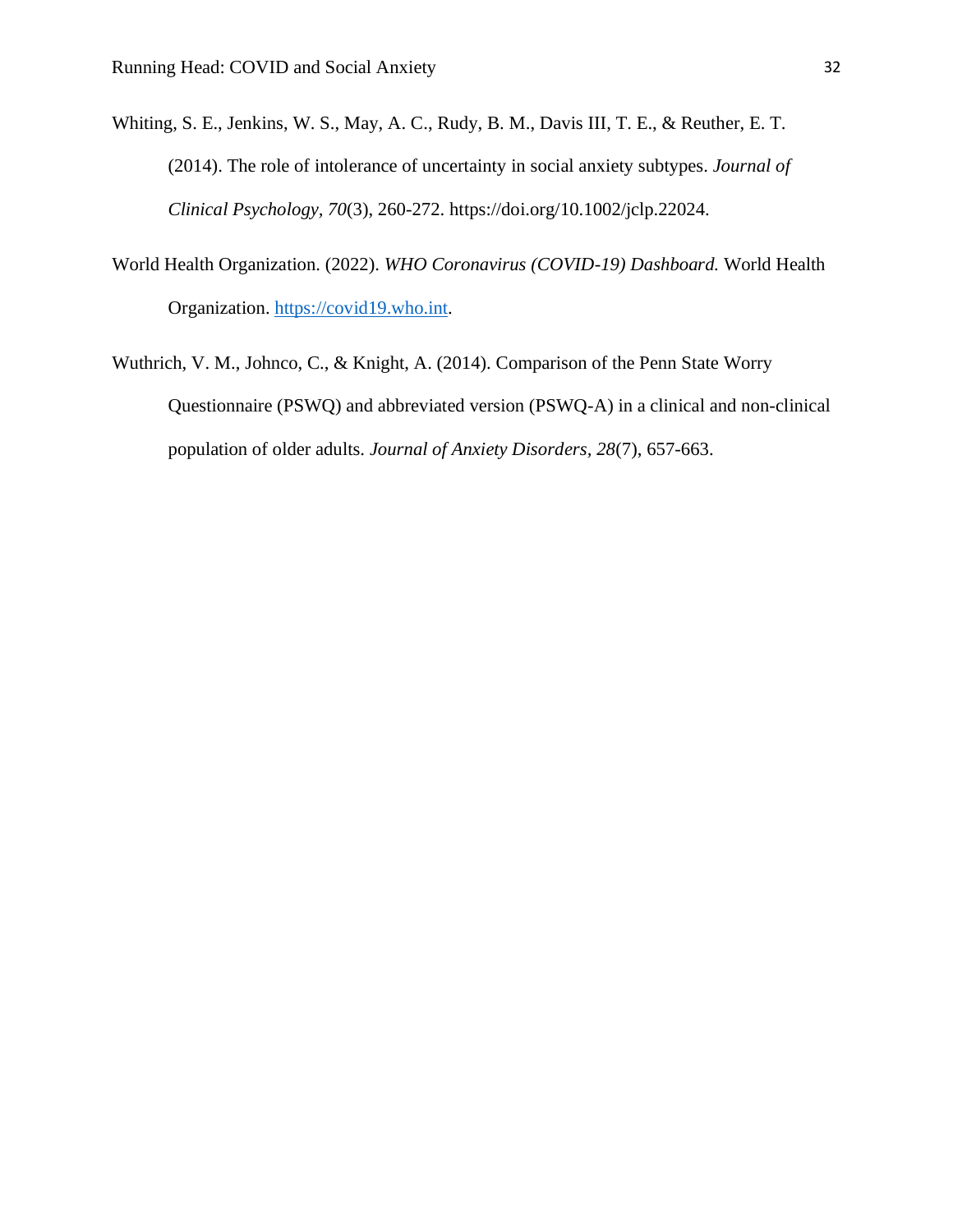## Table 1

## *Descriptive Statistics of Main Study Variables*

|                                   | $\boldsymbol{M}$ | SD    | <b>Possible</b><br>Range | <b>Observed</b><br>Range | $\alpha$ |
|-----------------------------------|------------------|-------|--------------------------|--------------------------|----------|
| <b>Fear of COVID</b>              | 13.39            | 6.23  | $7 - 35$                 | $7 - 33$                 | .89      |
| <b>Social Anxiety</b>             | 29.27            | 14.13 | $0 - 80$                 | $0 - 61$                 | .89      |
| <b>Worry</b>                      | 53.50            | 13.93 | 16-80                    | $25 - 80$                | .87      |
| <b>Depression</b>                 | 7.09             | 7.02  | $0 - 42$                 | $0 - 28$                 | .92      |
| <b>Anxiety</b>                    | 7.16             | 6.73  | $0-42$                   | $0 - 27$                 | .88      |
| <b>Stress</b>                     | 9.26             | 7.12  | $0 - 42$                 | $0 - 28$                 | .90      |
| <b>Intolerance of Uncertainty</b> | 30.40            | 10.89 | $12 - 60$                | $12 - 60$                | .92      |

*Note.* Fear of COVID = Fear of COVID-19 Scale; Social Anxiety = Social Interaction Anxiety Scale; Worry = Penn State Worry Questionnaire; Depression, Anxiety, and Stress = Depression Anxiety Stress Scale; Intolerance of Uncertainty = short version of the Intolerance of Uncertainty Scale.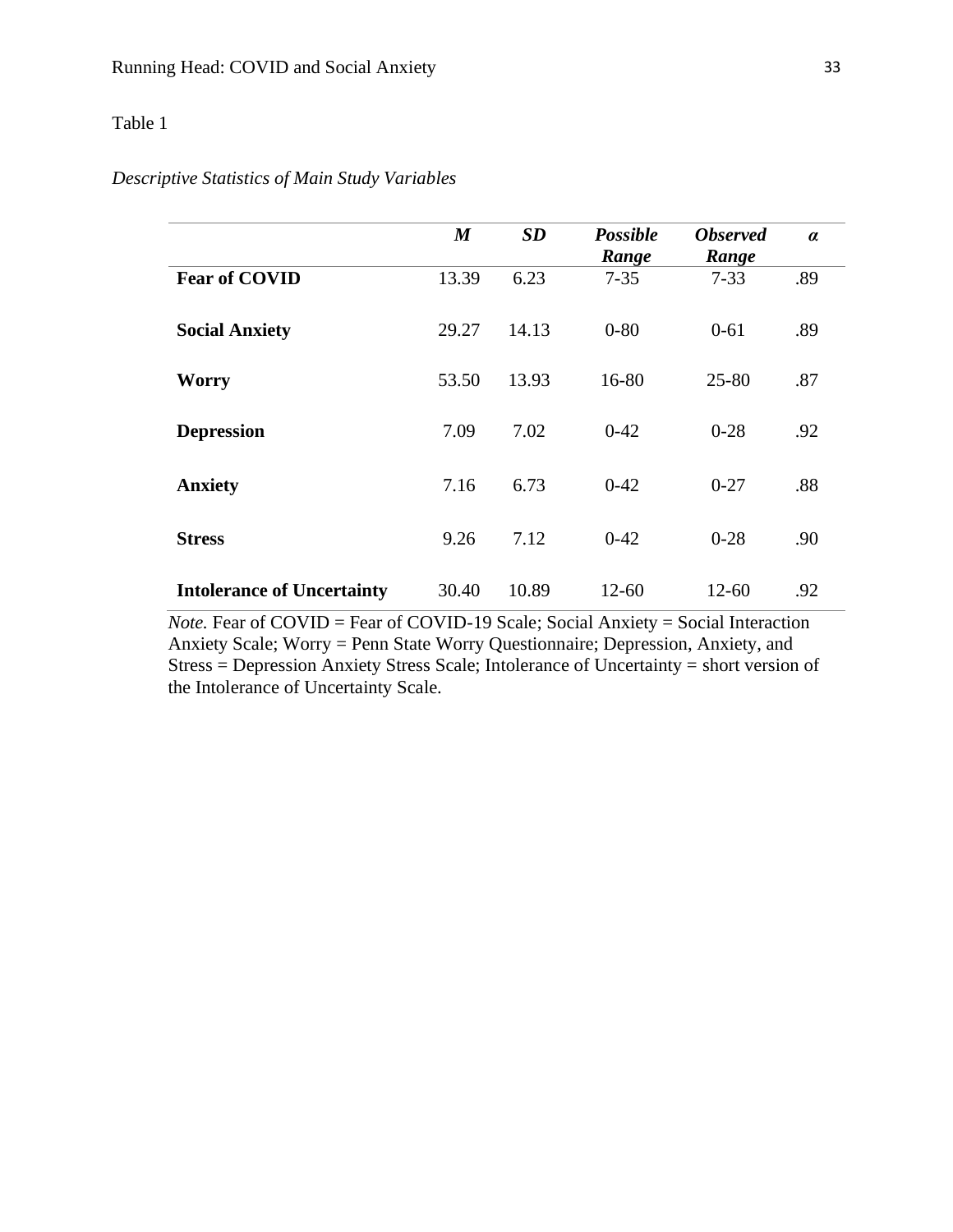## Table 2

*Mediation Indirect and Total Effects for Main Hypothesis*

| <b>Type</b>      | <b>Effect</b>                                               | <b>SE</b> | ß   | n           |
|------------------|-------------------------------------------------------------|-----------|-----|-------------|
| Indirect         | Fear of COVID $\Rightarrow$ IU $\Rightarrow$ Social Anxiety | .17       | .22 | .001        |
| <b>Component</b> | Fear of COVID $\Rightarrow$ IU                              | .13       | .33 | $\leq .001$ |
|                  | $IU \Rightarrow Social Answer$                              | .08       | .68 | < 0.001     |
| <b>Direct</b>    | Fear of COVID $\Rightarrow$ Social Anxiety                  | .19       | .03 | .675        |
| <b>Total</b>     | Fear of COVID $\Rightarrow$ Social Anxiety                  | .17       | .25 | .001        |

## Table 3

*Mediation Indirect and Total Effects for Exploratory Analysis*

| <b>Type</b>      | <b>Effect</b>                                               | <b>SE</b> | B   |         |
|------------------|-------------------------------------------------------------|-----------|-----|---------|
| <b>Indirect</b>  | Social Anxiety $\Rightarrow$ IU $\Rightarrow$ Fear of COVID | .03       | .20 | .001    |
| <b>Component</b> | Social Anxiety $\Rightarrow$ IU                             | .04       | .69 | < 0.001 |
|                  | $IU \Rightarrow$ Fear of COVID                              | .06       | .30 | .004    |
| <b>Direct</b>    | Social Anxiety $\Rightarrow$ Fear of COVID                  | .05       | .04 | .530    |
| <b>Total</b>     | Social Anxiety $\Rightarrow$ Fear of COVID                  | .03       | .25 | .001    |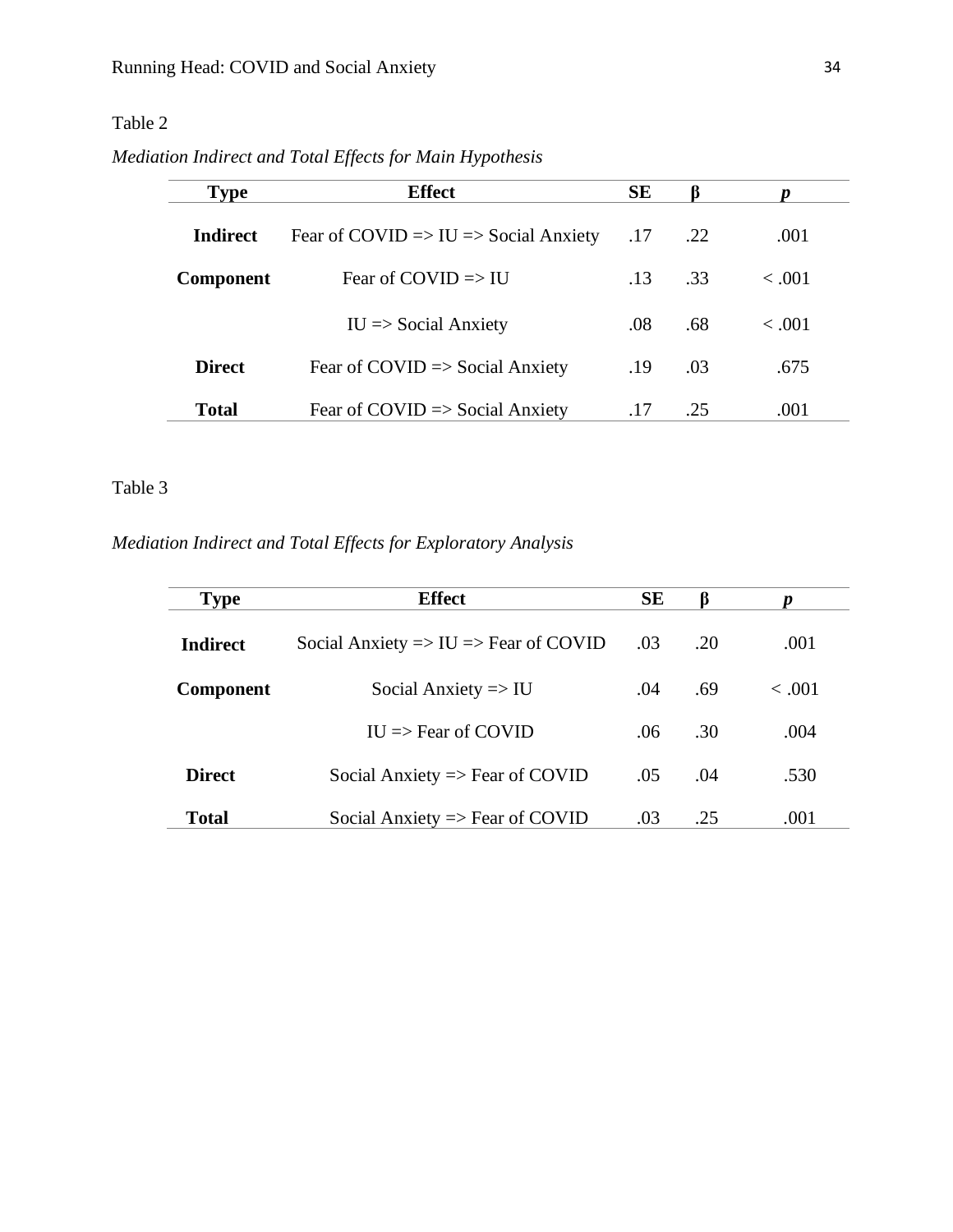# Table 4

*Regression Correlations to Fear of COVID*

| <b>Variable</b>       |     |      |
|-----------------------|-----|------|
| <b>Worry</b>          | .16 | .052 |
| <b>Depression</b>     | .25 | .002 |
| <b>Social Anxiety</b> | .06 | .56  |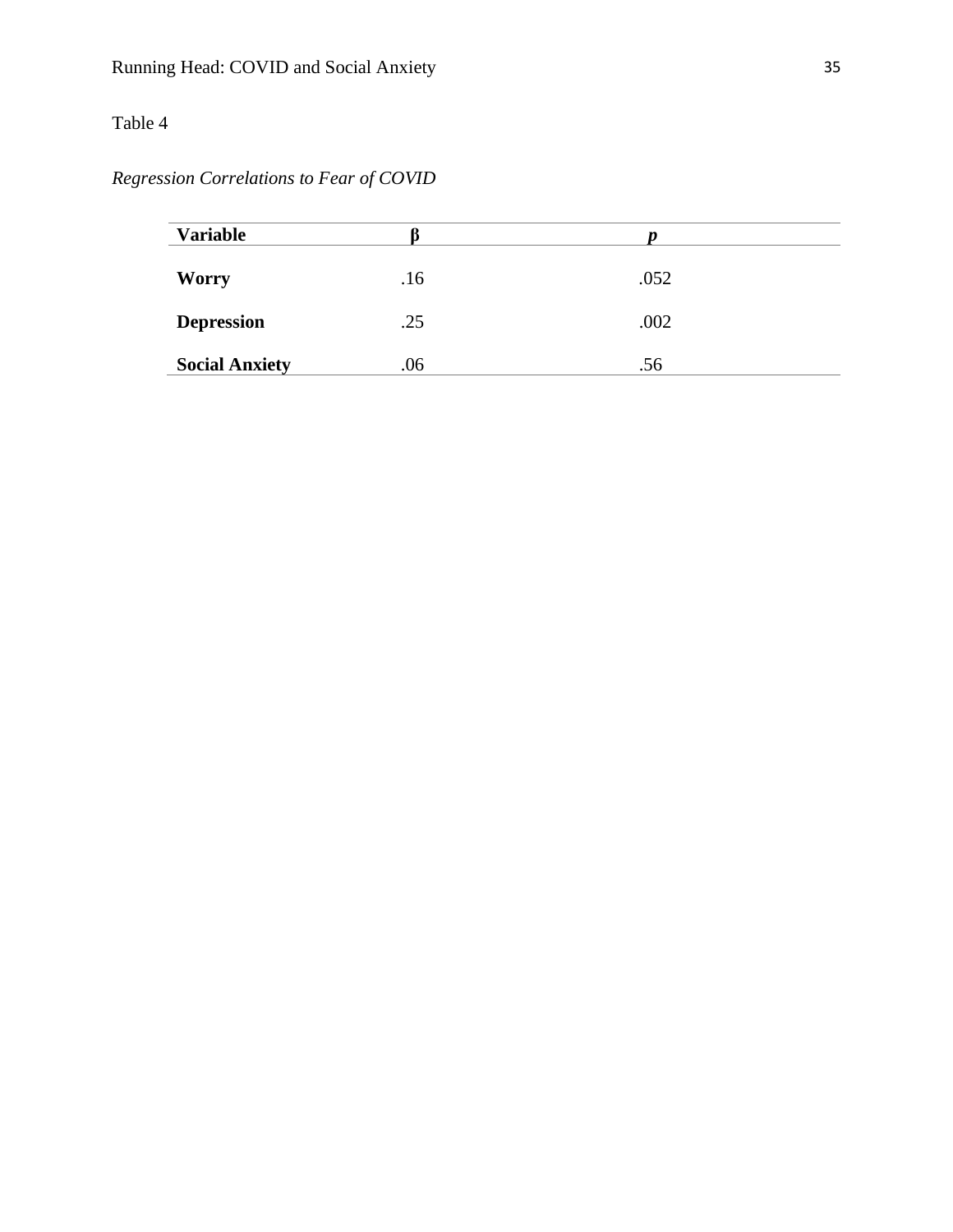## **Appendix A**

### **Intolerance of Uncertainty Scale – Short Form**

Please Circle the number that best corresponds to how much you agree with each statement. The rating scale is as follows:

- 1 = **Not at all** characteristic of me.
- 2 = **A little** characteristic of me.
- 3 = **Somewhat** characteristic of me.
- 4 = **Very** characteristic of me.
- 5 = **Entirely** characteristic of me.
	- 1. Unforeseen events upset me greatly.
	- 2. It frustrates me not having all the information I need.
	- 3. Uncertainty keeps me from living a full life.
	- 4. One should always look ahead so as to avoid surprises.
	- 5. A small unforeseen event can spoil everything, even with the best of planning.
	- 6. When it's time to act, uncertainty paralyses me.
	- 7. When I am uncertain, I can't function very well.
	- 8. I always want to know what the future has in store for me.
	- 9. I can't stand being taken by surprise.
	- 10. The smallest doubt can stop me from acting.
	- 11. I should be able to organize everything in advance.
	- 12. I must get away from all uncertain situations.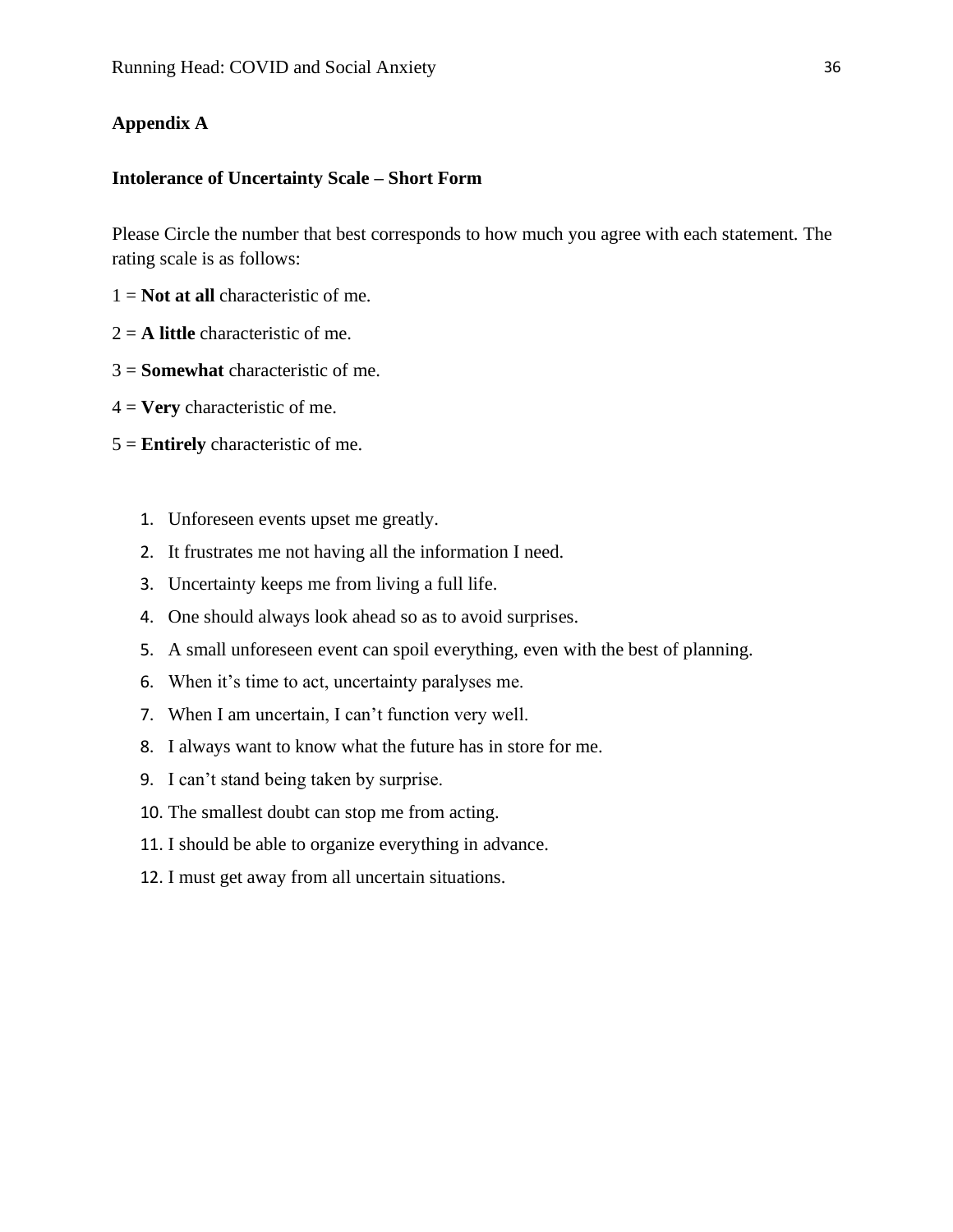## **Appendix B**

### **Social Interaction Anxiety Scale**

For each item, please circle the number to indicate the degree to which you feel the statement is characteristic or true for you. The rating scale is as follows:

- $0 =$ **Not at all** characteristic or true of me.
- 1 = **Slightly** characteristic or true of me.
- 2 = **Moderately** characteristic or true of me.
- 3 = **Very** characteristic or true of me.
- 4 = **Extremely** characteristic or true of me.
	- 1. I get nervous if I have to speak with someone in authority (teacher, boss, etc.).
	- 2. I have difficulty making eye contact with others.
	- 3. I become tense if I have to talk about myself or my feelings.
	- 4. I find it difficult to mix comfortably with the people I work with.
	- 5. I find it easy to make friends my own age.
	- 6. I tense up if I meet an acquaintance in the street.
	- 7. When mixing socially, I am uncomfortable.
	- 8. I feel tense if I am alone with just one other person.
	- 9. I am at ease meeting people at parties, etc.
	- 10. I have difficulty talking with other people.
	- 11. I find it easy to think of things to talk about.
	- 12. I worry about expressing myself in case I appear awkward.
	- 13. I find it difficult to disagree with another's point of view.
	- 14. I have difficulty talking to attractive persons of the opposite sex.
	- 15. I find myself worrying that I won't know what to say in social situations.
	- 16. I am nervous mixing with people I don't know well.
	- 17. I feel I'll say something embarrassing when talking.
	- 18. When mixing in a group, I find myself worrying I will be ignored.
	- 19. I am tense mixing in a group.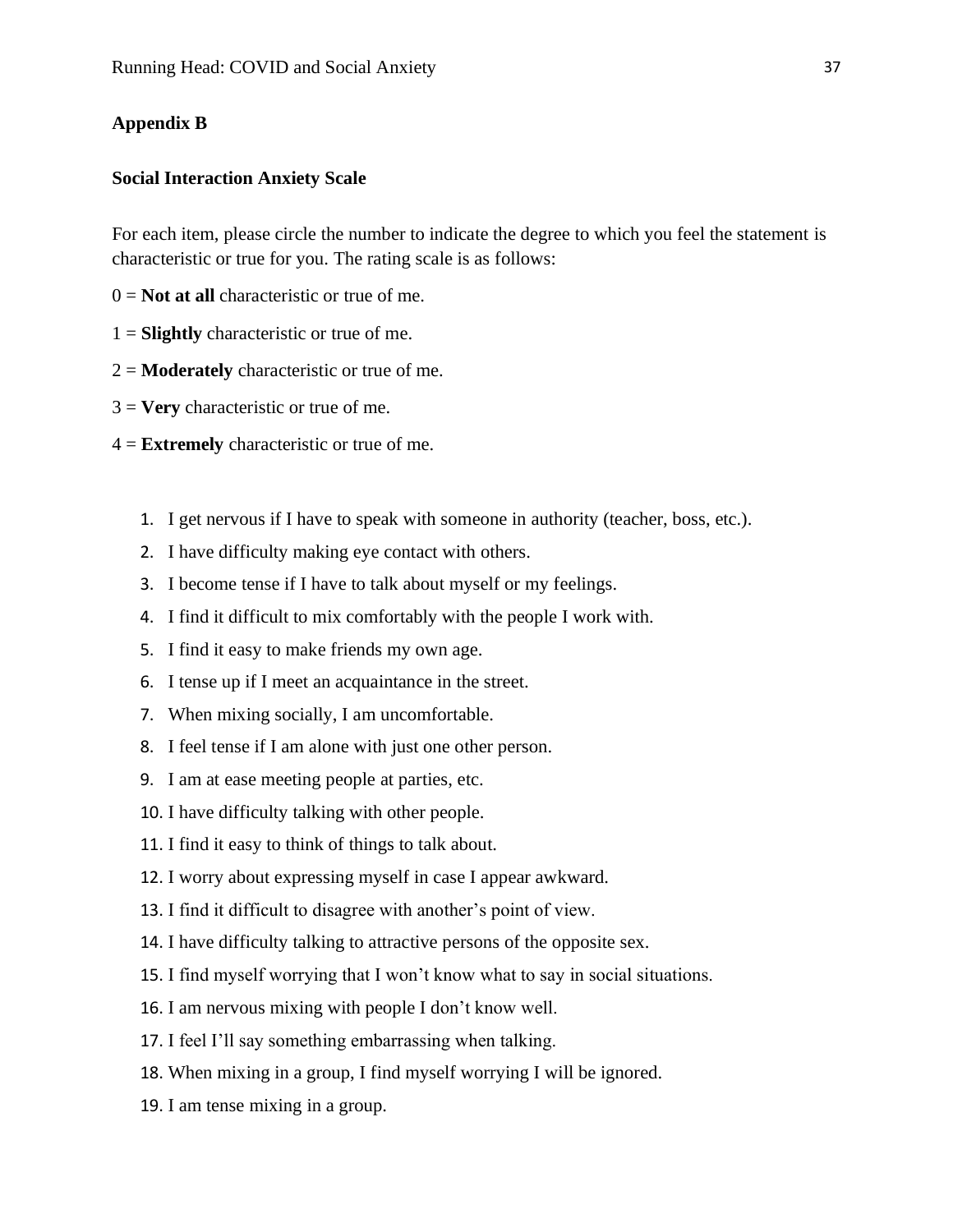20. I am unsure whether to greet someone I know only slightly.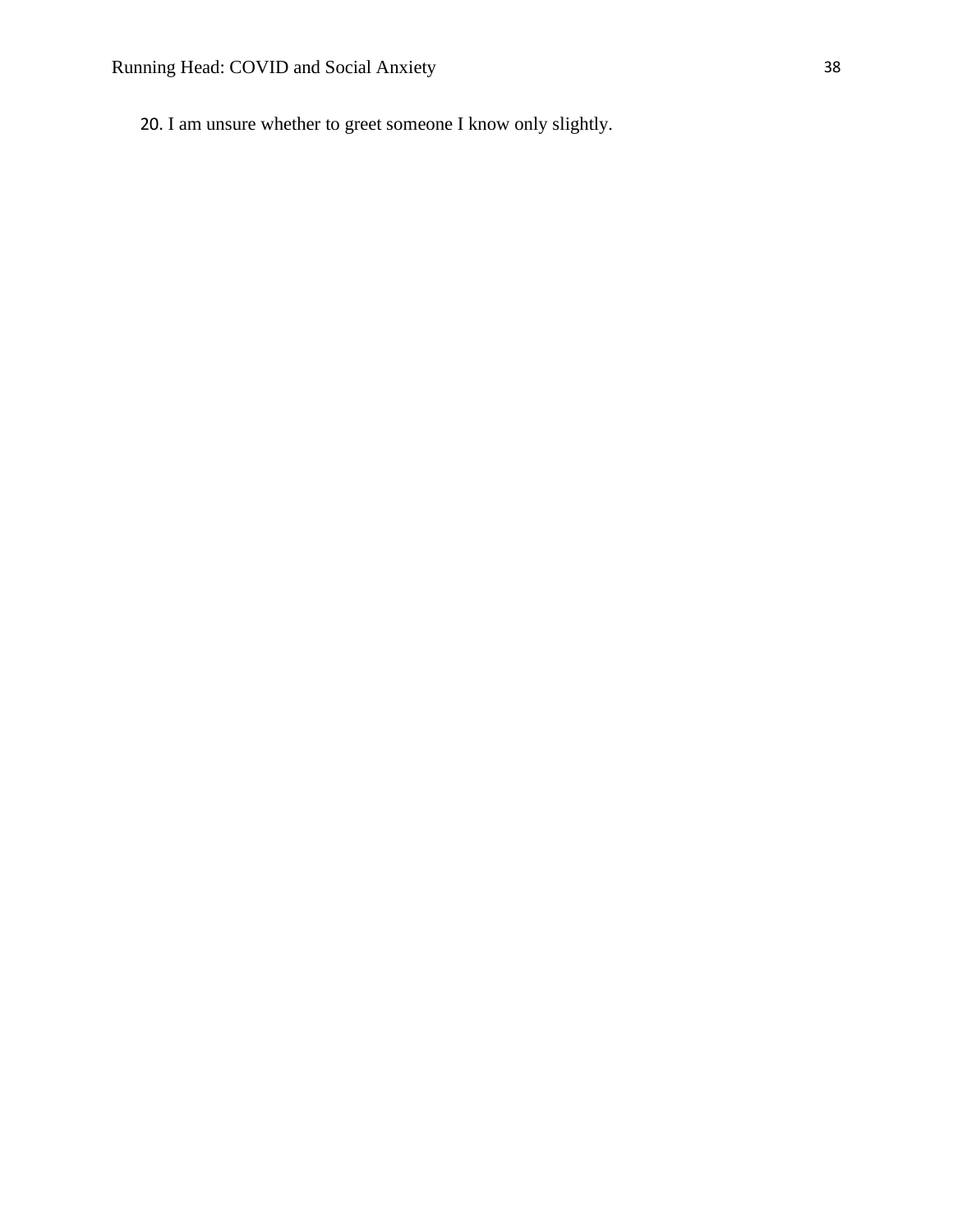## **Appendix C**

## **Fear of COVID-19 Scale**

For each item, please circle the number to indicate the degree to which you agree with each statement. The rating scale is as follows:

 $1 =$  Strongly disagree

 $2 = Disagree$ 

 $3$  = Neutral

- $4 = \text{Agree}$
- $5 =$ Strongly agree
	- 1. I am most afraid of Corona.
	- 2. It makes me uncomfortable to think about Corona.
	- 3. My hands become clammy when I think about Corona.
	- 4. I am afraid of losing my life because of Corona.
	- 5. When I watch the news and stories about Corona on social media, I become nervous or anxious.
	- 6. I cannot sleep because I'm worrying about getting Corona.
	- 7. My heart races or palpitates when I think about getting Corona.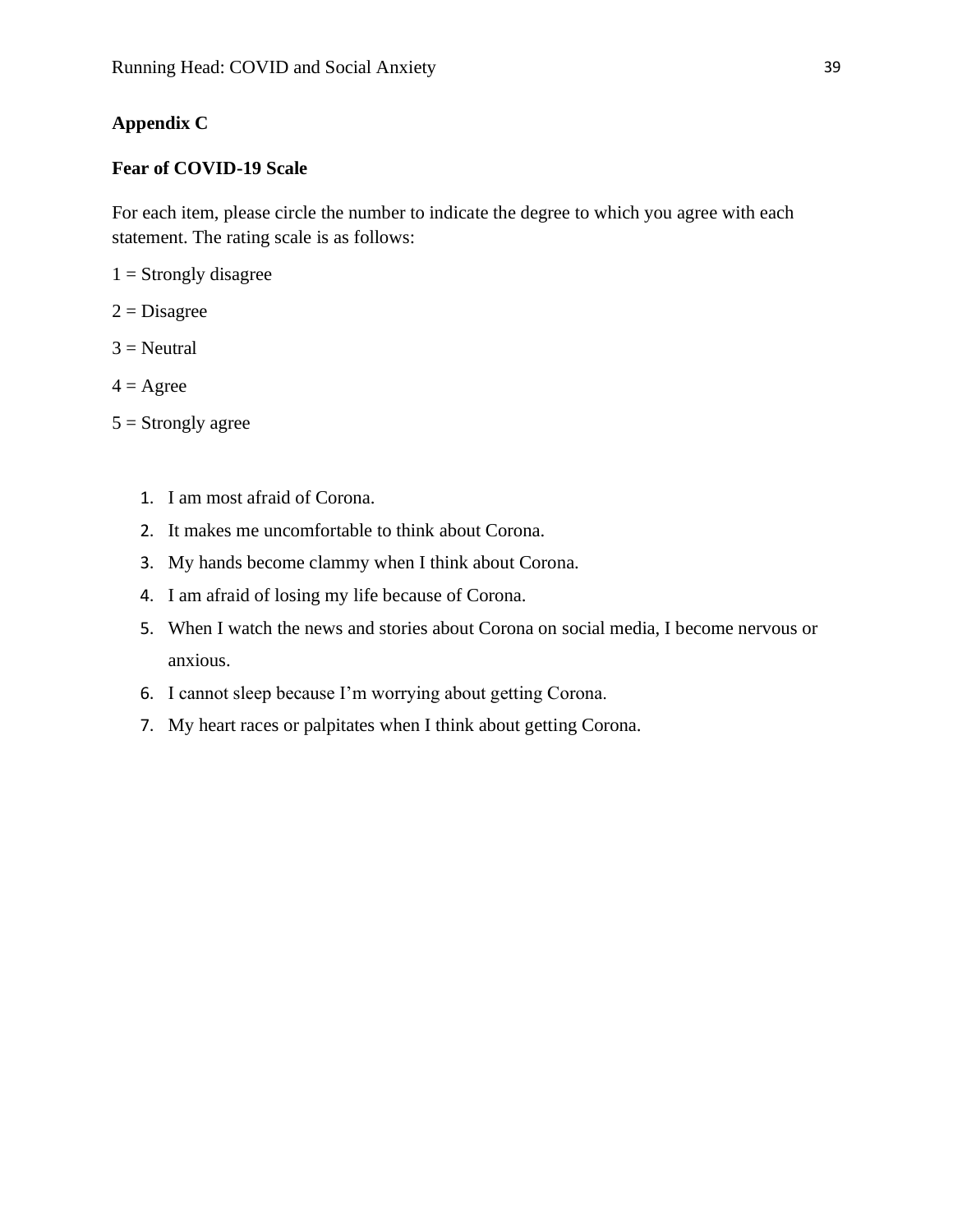## **Appendix D**

#### **Depression Anxiety and Stress Scale**

Please read each statement and circle a number 0, 1, 2 or 3 which indicates how much the statement applied to you **over the past week**. There are no right or wrong answers. Do not spend too much time on any statement.

The rating scale is as follows:

- $0 = Did$  not apply to me at all.
- $1 =$  Applied to me to some degree, or some of the time.
- $2 =$  Applied to me to a considerable degree or a good part of time.
- $3 =$  Applied to me very much or most of the time.
- 1 (s). I found it hard to wind down.
- 2 (a). I was aware of dryness of my mouth.

3 (d). I couldn't seem to experience any positive feeling at all.

4 (a). I experienced breathing difficulty (e.g. excessively rapid breathing, breathlessness in the absence of physical exertion.)

- 5 (d). I found it difficult to work up the initiative to do things.
- 6 (s). I tended to over-react to situations.
- 7 (a). I experienced trembling (e.g. in the hands).
- 8 (s). I felt that I was using a lot of nervous energy.
- 9 (a). I was worried about situations in which I might panic and make a fool of myself.
- 10 (d). I felt that I had nothing to look forward to.
- 11 (s). I found myself getting agitated.
- 12 (s). I found it difficult to relax.
- 13 (d). I felt down-hearted and blue.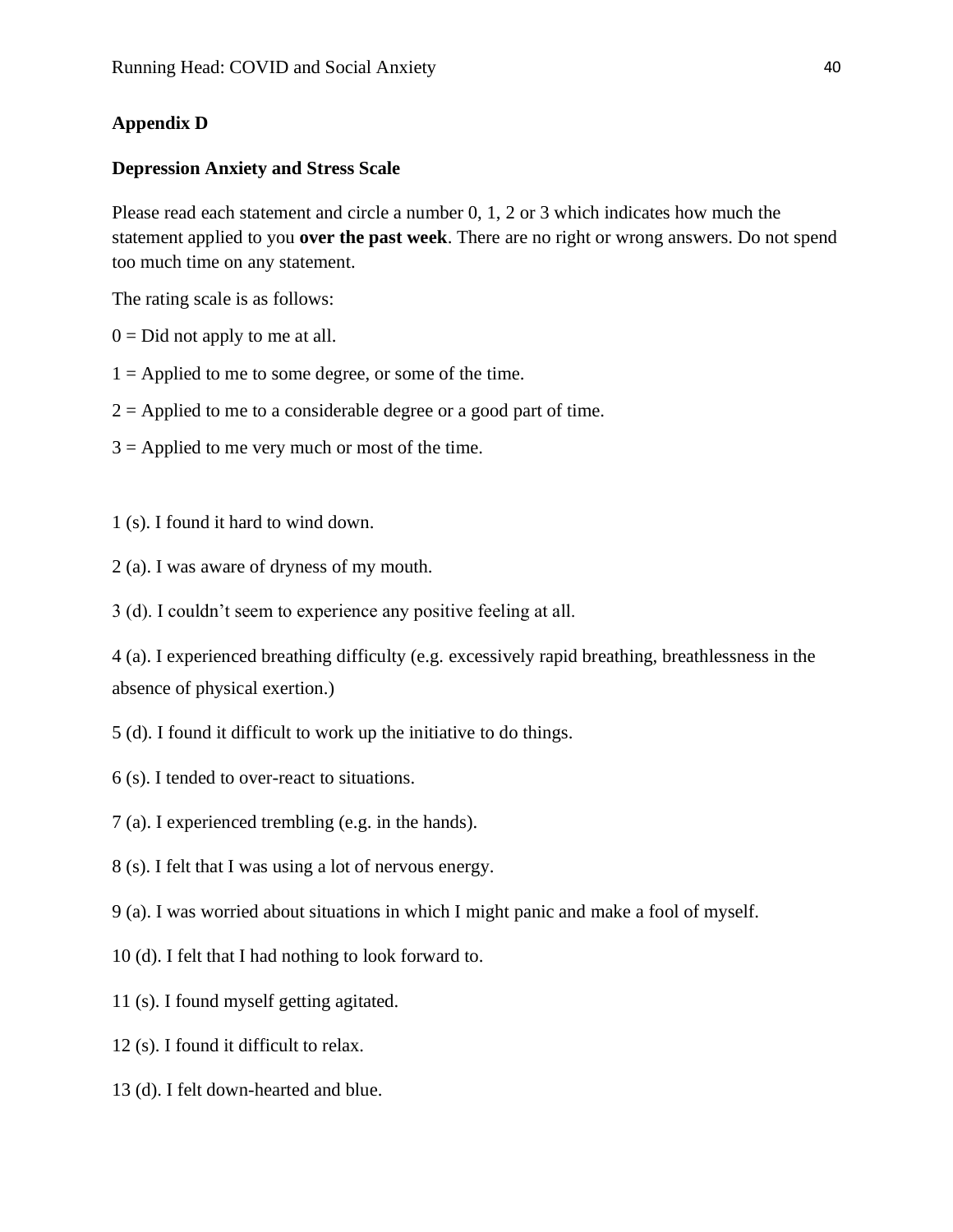14 (s). I was intolerant of anything that kept me from getting on with what I was doing.

- 15 (a). I felt I was close to panic.
- 16 (d). I was unable to become enthusiastic about anything.
- 17 (d). I felt I wasn't worth much as a person.
- 18 (s). I felt that I was rather touchy.

19 (a). I was aware of the action of my heart in the absence of physical exertion (e.g. sense of heart rate increase, hear missing a beat).

- 20 (a). I felt scared without any good reason.
- 21 (d). I felt that life was meaningless.